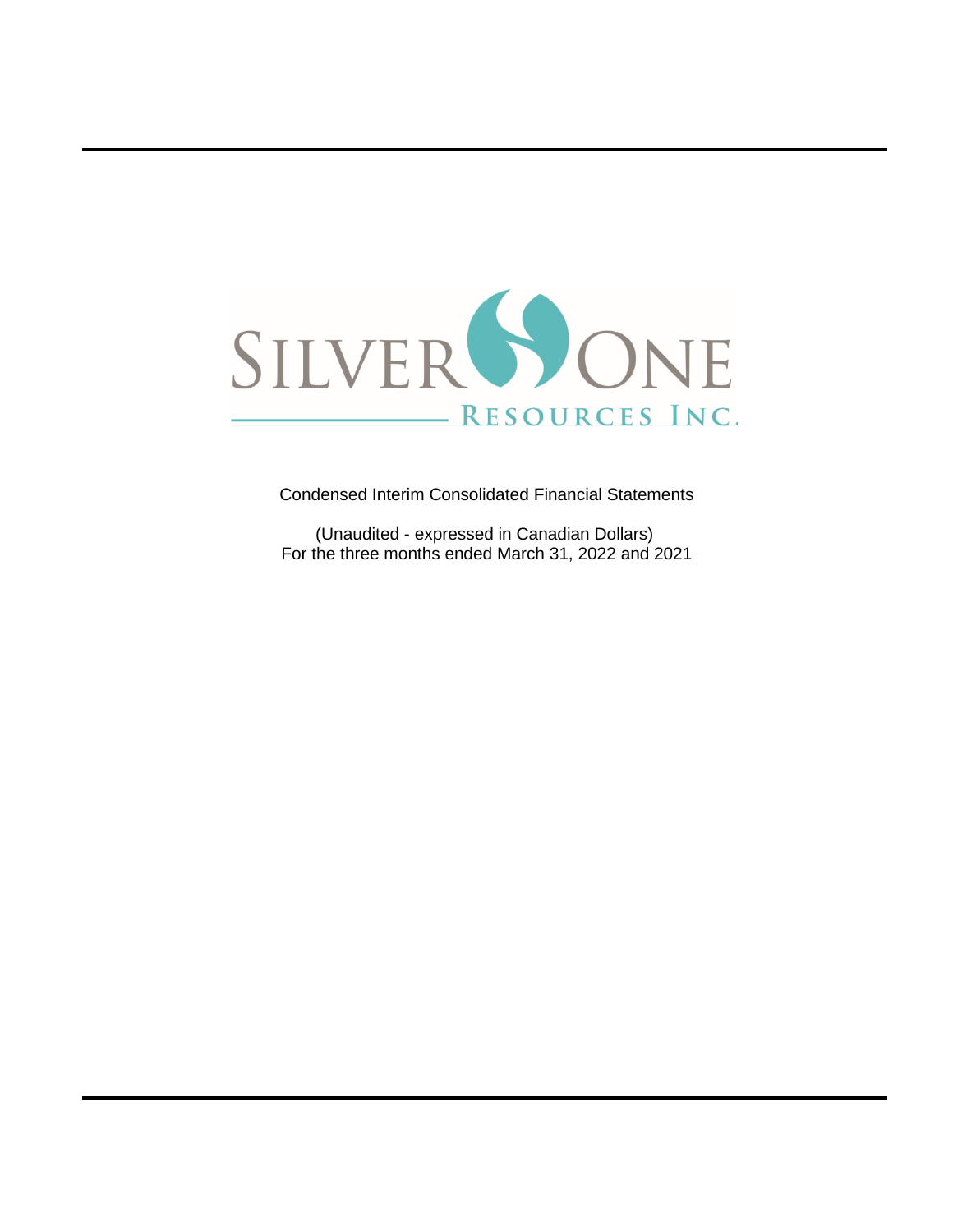## **NOTICE OF NO AUDITOR REVIEW OF**

## **CONDENSED INTERIM CONSOLIDATED FINANCIAL STATEMENTS**

Under National Instrument 51-102, Part 4, subsection 4.3(3) (a), if an auditor has not performed a review of the condensed interim consolidated financial statements they must be accompanied by a notice indicating that the financial statements have not been reviewed by an auditor.

The accompanying unaudited condensed interim consolidated financial statements of the Company have been prepared by management and reviewed by the Audit Committee of the Board of Directors of the Company.

The Company's independent auditor has not performed a review of these condensed interim consolidated financial statements in accordance with the standards established by the Chartered Professional Accountants of Canada for a review of condensed interim consolidated financial statements by an entity's auditor.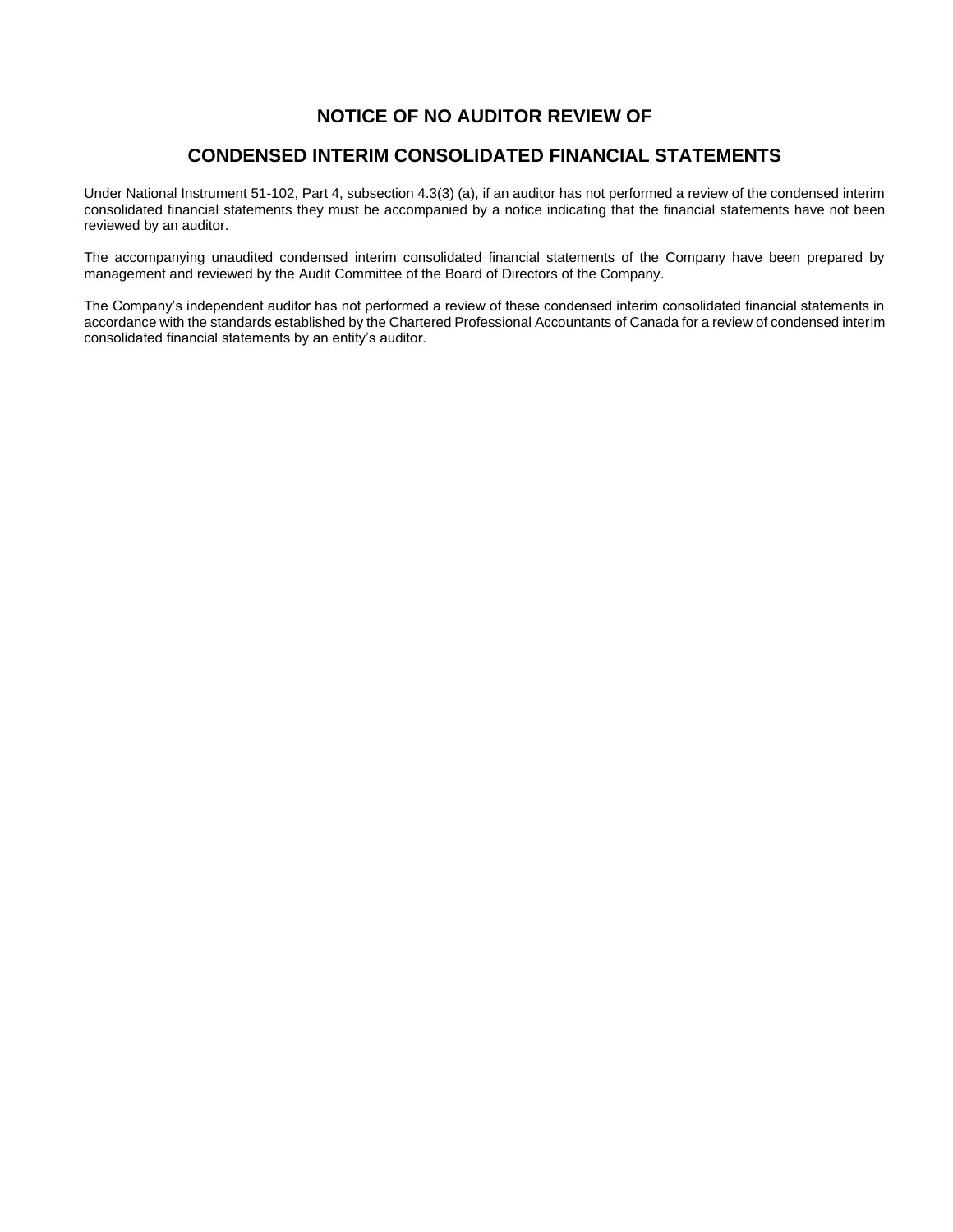**Condensed Interim Consolidated Statements of Financial Position**

*(Unaudited - expressed in Canadian dollars)*

|                                                                          | <b>Note</b>     | March 31<br>2022     | December 31<br>2021  |
|--------------------------------------------------------------------------|-----------------|----------------------|----------------------|
| <b>Assets</b>                                                            |                 | \$                   | \$                   |
|                                                                          |                 |                      |                      |
| <b>Current</b><br>Cash                                                   |                 |                      |                      |
| Short-term investments                                                   | 5               | 6,219,215<br>261,752 | 8,708,892<br>261,512 |
| Receivables and prepaid expenditures                                     | 6               | 1,480,520            | 915,230              |
| Net investment in sublease                                               | 10              | 125,587              | 148,833              |
| Marketable securities                                                    | $\overline{7}$  | 868,295              | 1,478,232            |
|                                                                          |                 | 8,955,369            | 11,512,699           |
| <b>Non-current</b>                                                       |                 |                      |                      |
| Net investment in sublease                                               | 10              |                      | 12,925               |
| Long-term receivables                                                    | 4               | 69,113               | 458,390<br>81,731    |
| Property and equipment<br>Mineral properties                             | 8               | 22,750,299           | 19,793,175           |
| Reclamation deposit                                                      |                 | 78,840               | 79,988               |
| <b>Total Assets</b>                                                      |                 | 31,853,621           | 31,938,908           |
|                                                                          |                 |                      |                      |
| <b>Liabilities</b>                                                       |                 |                      |                      |
| <b>Current</b>                                                           |                 |                      |                      |
| Accounts payable and accrued liabilities                                 | 9               | 521,912              | 446,231              |
| Deferred rent                                                            |                 | 7,203                | 9,363                |
| Lease obligations                                                        | 10              | 132,316              | 163,527              |
|                                                                          |                 | 661,431              | 619,121              |
| Non-current<br>Lease obligations                                         | 10              |                      | 13,079               |
| <b>Total Liabilities</b>                                                 |                 | 661,431              | 632,200              |
|                                                                          |                 |                      |                      |
| <b>Shareholders' Equity</b>                                              |                 |                      |                      |
| Share capital                                                            | 11(b)           | 45,553,378           | 44,315,713           |
| Share-based payment reserve                                              | 11(c)           | 4,162,268            | 3,738,722            |
| Accumulated other comprehensive income                                   |                 | (982, 253)           | (662, 967)           |
| Accumulated deficit                                                      |                 | (17, 541, 203)       | (16,084,760)         |
|                                                                          |                 | 31,192,190           | 31,306,708           |
| <b>Total Liabilities and Shareholders' Equity</b>                        |                 | 31,853,621           | 31,938,908           |
| Nature of operations and going concern - Note 1<br>Commitments - Note 17 |                 |                      |                      |
| <b>APPROVED BY THE DIRECTORS</b>                                         |                 |                      |                      |
| "Claudia Tornquist"<br>Director                                          | "Barry Girling" | Director             |                      |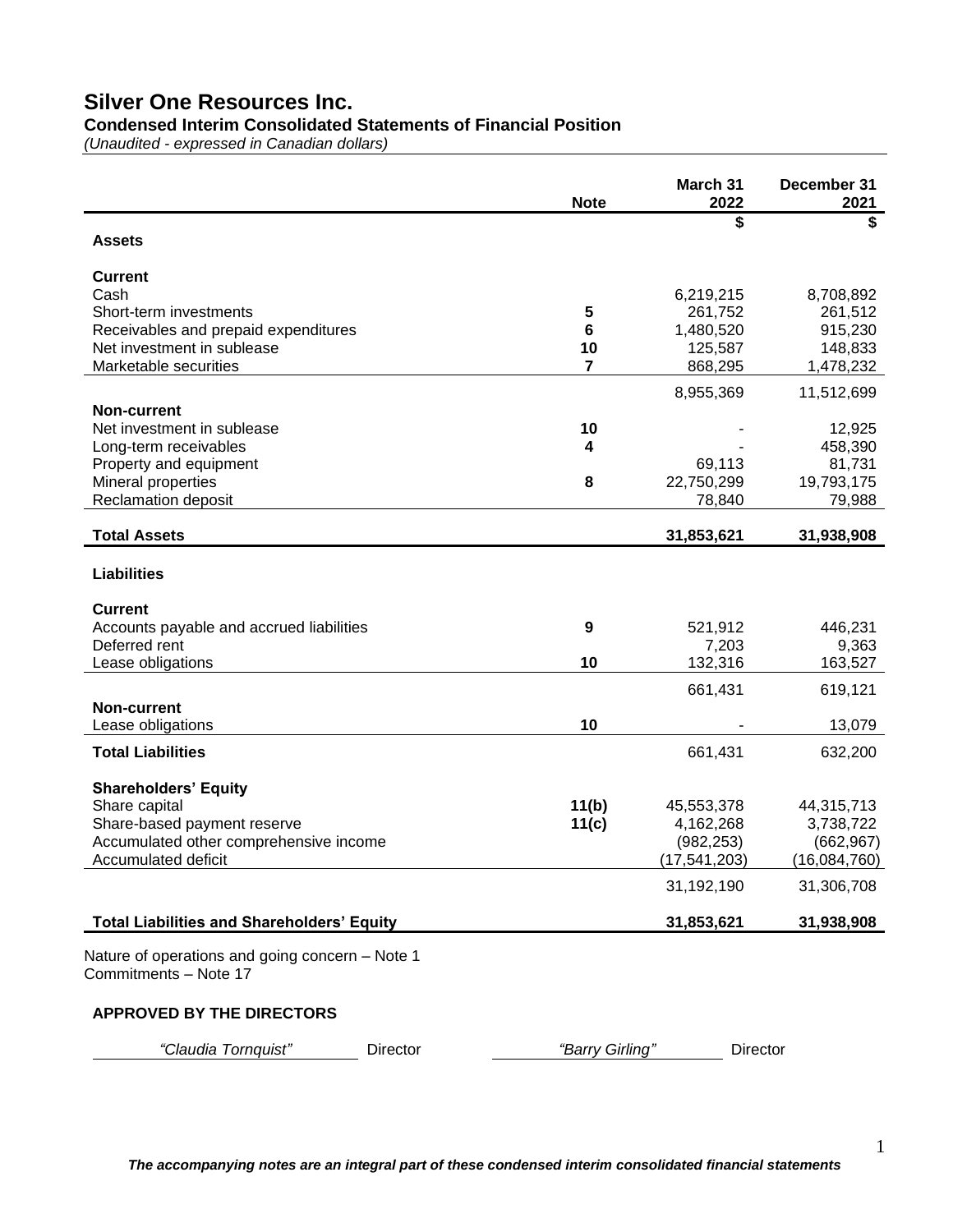## **Condensed Interim Consolidated Statements of Loss and Comprehensive Loss For the three months ended March 31, 2022 and 2021**

*(Unaudited - expressed in Canadian dollars)*

|                                               |             |             | Three months ended<br>March 31 |
|-----------------------------------------------|-------------|-------------|--------------------------------|
|                                               | <b>Note</b> | 2022        | 2021                           |
|                                               |             | \$          | \$                             |
| <b>Expenses</b>                               |             |             |                                |
| Administrative and office                     |             | 19,779      | 35,009                         |
| Consulting                                    | 13          | 54,041      | 40,230                         |
| Depreciation                                  |             | 11,682      | 9,216                          |
| Director fees                                 | 13          | 15,000      | 15,000                         |
| Filing and listing fees                       |             | 15,239      | 28,589                         |
| Professional fees                             | 13          | 34,947      | 26,131                         |
| Salaries and benefits                         | 13          | 91,234      | 74,128                         |
| Share-based payments                          | 11(c), 13   | 438,911     | 351,153                        |
| Shareholder communications                    |             | 99,607      | 103,700                        |
| Travel and related costs                      |             | 74,951      | 961                            |
| Loss before other items                       |             | (855, 391)  | (684, 117)                     |
| Foreign exchange loss                         |             | (18, 383)   | (56,026)                       |
| Finance charge on leases                      | 10          | (3,090)     | (6,308)                        |
| Income from sublease of office                |             | 2,859       | 5,499                          |
| Interest and other income                     |             | 27,499      | 11,610                         |
| Loss on marketable securities                 | 6           | (609, 937)  | (42, 804)                      |
| Loss on sale of KCP Minerals Inc.             | 4           |             | (215, 349)                     |
| Net loss for the period                       |             | (1,456,443) | (987, 495)                     |
| Other comprehensive loss for the period       |             |             |                                |
| Currency translation adjustment               |             | (319, 286)  | (240, 493)                     |
| <b>Comprehensive loss for the period</b>      |             | (1,775,729) | (1,227,988)                    |
| Loss per share                                |             |             |                                |
| Basic and diluted                             |             | (0.01)      | (0.00)                         |
| Weighted average number of shares outstanding |             |             |                                |
| Basic and diluted                             |             | 210,377,312 | 202,852,382                    |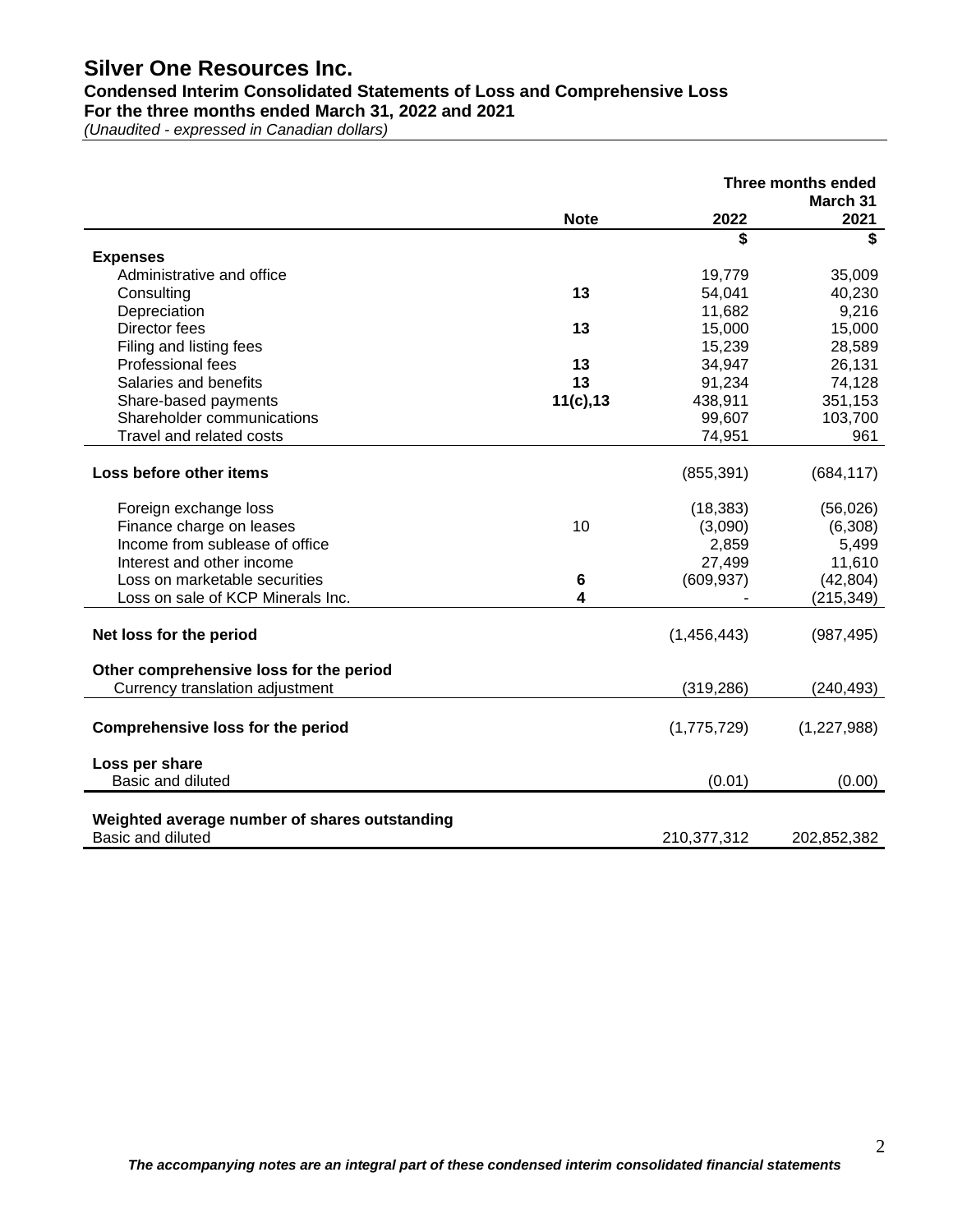## **Condensed Interim Consolidated Statements of Cash Flows**

**For the three months ended March 31, 2022 and 2021**

*(Unaudited - expressed in Canadian dollars)*

|                                             | <b>Three months ended</b> |                  |
|---------------------------------------------|---------------------------|------------------|
|                                             | 2022                      | March 31<br>2021 |
|                                             | \$                        | \$               |
| Cash (used in) provided by:                 |                           |                  |
| <b>Operating activities</b>                 |                           |                  |
| Net loss for the period                     | (1,456,443)               | (987, 495)       |
| Depreciation                                | 11,682                    | 9,216            |
| Share-based payments                        | 438,911                   | 351,153          |
| Unrealized foreign exchange                 | 23,331                    | 119,091          |
| Loss on marketable securities               | 609,937                   | 42,804           |
| Loss on sale of KCP Minerals Inc.           |                           | 215,349          |
| Changes in working capital items            |                           |                  |
| Receivables and prepaid expenditures        | (106, 900)                | 29,830           |
| Net investment in sublease                  | 36.171                    |                  |
| Accounts payable and accrued liabilities    | (44, 407)                 | 49,830           |
| Deferred rent                               | (2, 160)                  | (2, 160)         |
|                                             | (489, 878)                | (172, 382)       |
| <b>Investing activities</b>                 |                           |                  |
| Cash out of short-term investments          | (240)                     | 2,399,027        |
| Mineral property expenditures               | (2, 253, 195)             | (2,477,362)      |
| <b>Reclamation deposit</b>                  |                           | (17,053)         |
| Value-added tax incurred                    |                           | (239)            |
| Proceeds from sale of marketable securities |                           | 169,596          |
| Proceeds from sale of KCP Minerals Inc.     |                           | 1,250,000        |
|                                             | (2, 253, 435)             | 1,323,969        |
| <b>Financing activities</b>                 |                           |                  |
| Repayment of lease obligation               | (44, 290)                 | (40, 216)        |
| Proceeds from exercise of warrants          | 265,800                   | 547,807          |
| Proceeds from exercise of options           | 44,000                    | 35,100           |
|                                             | 265,510                   | 542,691          |
| Change in cash held in assets held for sale |                           | 843              |
| Effect of foreign exchange on cash          | (11, 874)                 | (98, 641)        |
| (Decrease) increase in cash                 | (2,489,677)               | 1,596,480        |
| Cash - beginning of period                  | 8,708,892                 | 11,341,666       |
| Cash - end of period                        | 6,219,215                 | 12,938,146       |

Supplemental cash flow information – Note 14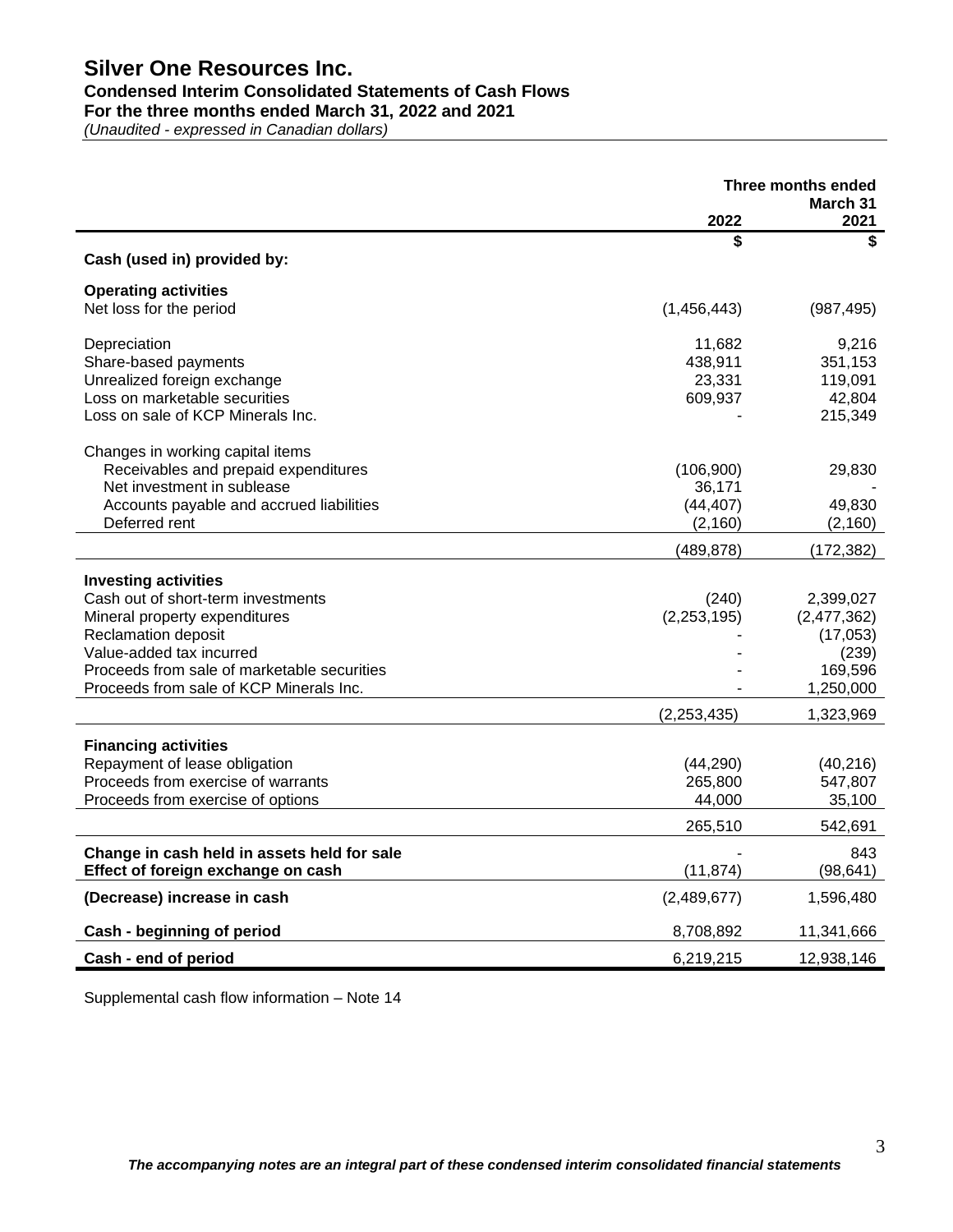## **Silver One Resources Inc. Condensed Interim Consolidated Statements of Changes in Equity**

*(Unaudited - expressed in Canadian dollars)*

|                                                  | <b>Number of</b><br>common | <b>Share</b> | Share-based<br>payment |             | <b>Accumulated</b> |              |
|--------------------------------------------------|----------------------------|--------------|------------------------|-------------|--------------------|--------------|
|                                                  | shares                     | capital      | reserve                | <b>AOCI</b> | deficit            | <b>Total</b> |
|                                                  |                            |              |                        |             | \$                 |              |
| Balance, December 31, 2020                       | 201,331,641                | 42,111,498   | 2,195,819              | (595,060)   | (10, 547, 448)     | 33,164,809   |
| Share-based payments                             |                            |              | 351,153                |             |                    | 351,153      |
| Shares issued on Silver Phoenix option agreement | 1,000,000                  | 780,000      |                        |             |                    | 780,000      |
| Exercise of options                              | 135,000                    | 63,534       | (28, 434)              |             |                    | 35,100       |
| <b>Exercise of warrants</b>                      | 1,620,289                  | 547,807      |                        |             |                    | 547,807      |
| Net loss for the period                          |                            |              |                        |             | (987, 495)         | (987, 495)   |
| Cumulative translation adjustment                |                            |              |                        | (240, 493)  |                    | (240,493)    |
| Balance, March 31, 2021                          | 204,086,930                | 43,502,839   | 2,518,538              | (835, 553)  | (11,534,943)       | 33,650,881   |
| Share-based payments                             |                            |              | 1,453,075              |             |                    | 1,453,075    |
| Exercise of options                              | 3,204,999                  | 464,540      | (232, 891)             |             |                    | 231,649      |
| <b>Exercise of warrants</b>                      | 1,316,667                  | 348,334      |                        |             |                    | 348,334      |
| Net loss for the period                          |                            |              |                        |             | (4,549,817)        | (4,549,817)  |
| Cumulative translation adjustment                |                            |              |                        | 172,586     |                    | 172,586      |
| Balance, December 31, 2021                       | 208,608,596                | 44,315,713   | 3,738,722              | (662, 967)  | (16,084,760)       | 31,306,708   |
| Share-based payments                             |                            |              | 438,911                |             |                    | 438,911      |
| Shares issued on Silver Phoenix option agreement | 2,500,000                  | 912,500      |                        |             |                    | 912,500      |
| Exercise of options                              | 200,000                    | 59,365       | (15, 365)              |             |                    | 44,000       |
| <b>Exercise of warrants</b>                      | 879,001                    | 265,800      |                        |             |                    | 265,800      |
| Net loss for the period                          |                            |              |                        |             | (1,456,443)        | (1,456,443)  |
| Cumulative translation adjustment                |                            |              |                        | (319, 286)  |                    | (319, 286)   |
| Balance, March 31, 2022                          | 212,187,597                | 45,553,378   | 4,162,268              | (982, 253)  | (17, 541, 203)     | 31,192,190   |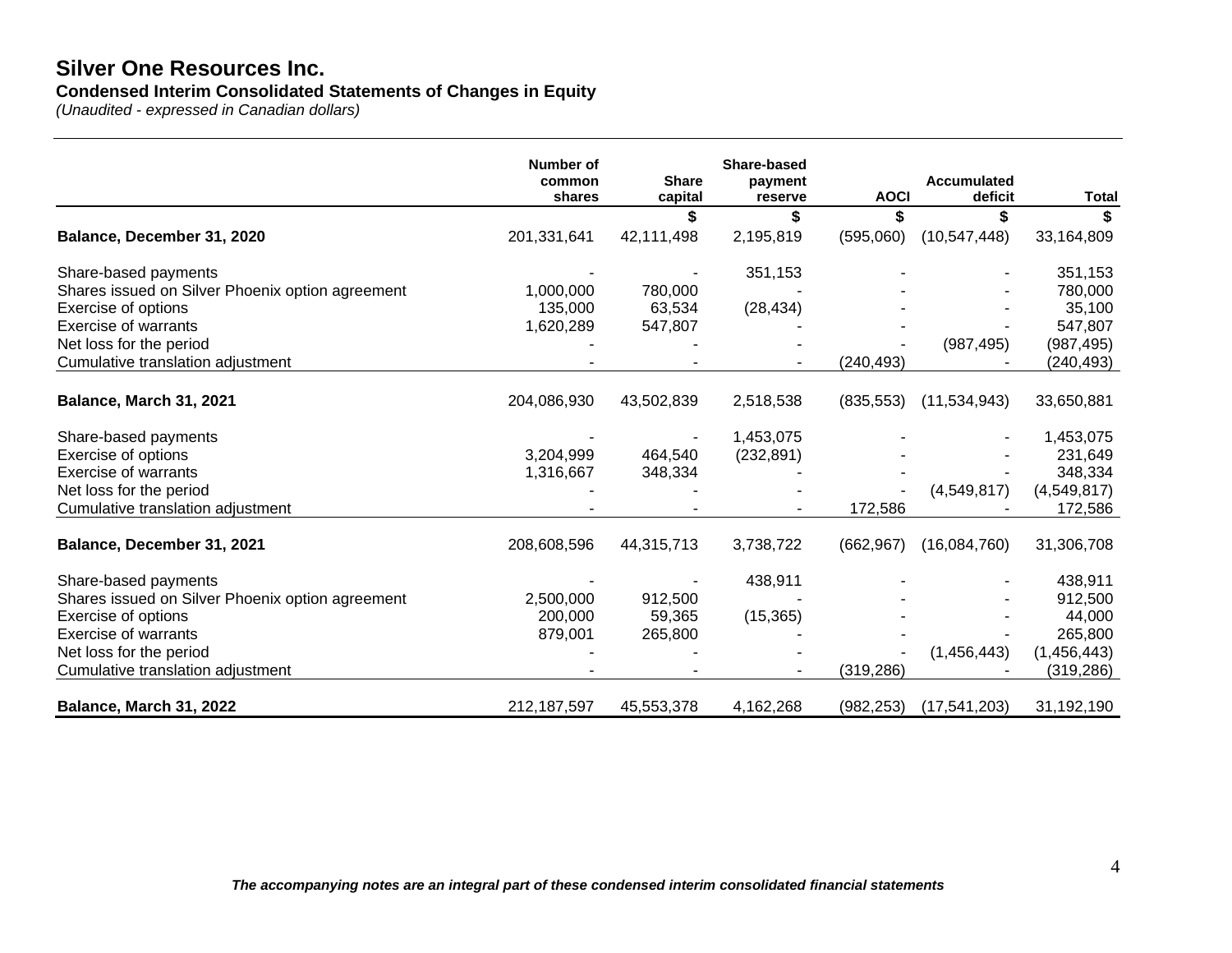### **1. Nature of operations and going concern**

Silver One Resources Inc. (the "Company" or "Silver One") was incorporated pursuant to the provisions of the Business Corporations Act (British Columbia) on June 8, 2007.

The Company's principal activities include the acquisition, exploration and development of mineral properties. The Company has an option agreement to acquire a 100% interest in the Candelaria silver project (the "Candelaria Project" or "Candelaria") located in Nevada and has claims staked in eastern Nevada, including the Cherokee project ("Cherokee Project" or "Cherokee"). The Company also has an option agreement to acquire 100% interest in the Phoenix Silver property in Arizona ("Phoenix Silver Property" or "Phoenix Silver").

On March 3, 2021, the Company completed the sale of its subsidiary, KCP Minerals Inc. ("KCP"), which through its 100% interest in Minera Terra Plata S.A. de C.V. holds the Company's three Mexican silver exploration projects to Silverton Metals Corp. ("Silverton"). See note 4.

These condensed interim consolidated financial statements have been prepared on a going concern basis, which assumes that the Company will be able to meet its obligations and continue its operations for the next twelve months. As at March 31, 2022, the Company had an accumulated deficit of \$17,541,203, and expects to incur further losses in the development of the business. As a result, the Company may be unable to realize its assets and discharge its liabilities in the normal course of business. The Company's ability to continue as a going concern is dependant on its ability to obtain necessary financing to meet its corporate and deferred exploration expenditures and discharge its liabilities in the normal course of business. Although the Company has been successful in obtaining financing in the past, there can be no assurance that it will be able to obtain adequate financing in the future or that such financing will be on terms advantageous to the Company. The Company has adequate financial resources for the next twelve months with working capital of \$8,293,938.

Should the Company be unable to continue as a going concern, asset realization values may be substantially different from their carrying values. These consolidated financial statements do not give effect to adjustments that would be necessary to carrying values and the classification of assets and liabilities should the Company be unable to continue as a going concern. Such adjustments could be material.

Silver One is a public company listed on the TSX Venture Exchange ("TSX-V") under the symbol "SVE", on the OTCQX Marketplace under the symbol "SLVRF", and on the Frankfurt Stock Exchange under the symbol "BRK1".

The Company's corporate office is located at Suite 200-550 Denman St, Vancouver, British Columbia, V6G 3H1.

## **2. Basis of preparation**

#### **Statement of compliance and functional currency**

These condensed interim consolidated financial statements have been presented in accordance with International Financial Reporting Standards ("IFRS") as issued by the International Accounting Standards Board ("IASB') and interpretations of the IFRS Interpretations Committee ("IFRIC"), applicable to the preparation of interim financial statements, including IAS 34*, Interim Financial Reporting*.

These condensed interim consolidated financial statements have been prepared on a historical cost basis. These condensed interim consolidated financial statements are presented in Canadian dollars, which is the functional currency of the Company's Canadian entity. The functional currency of the Company's foreign subsidiaries is US dollars. The functional currency of an entity is translated into the presentation currency using the period-end rates for assets and liabilities while the operations and cash flows are translated using average rates of exchange. Exchange adjustments arising when net assets and profit or loss are translated into the presentation currency are taken into a separate component of equity and reported in other comprehensive income or loss.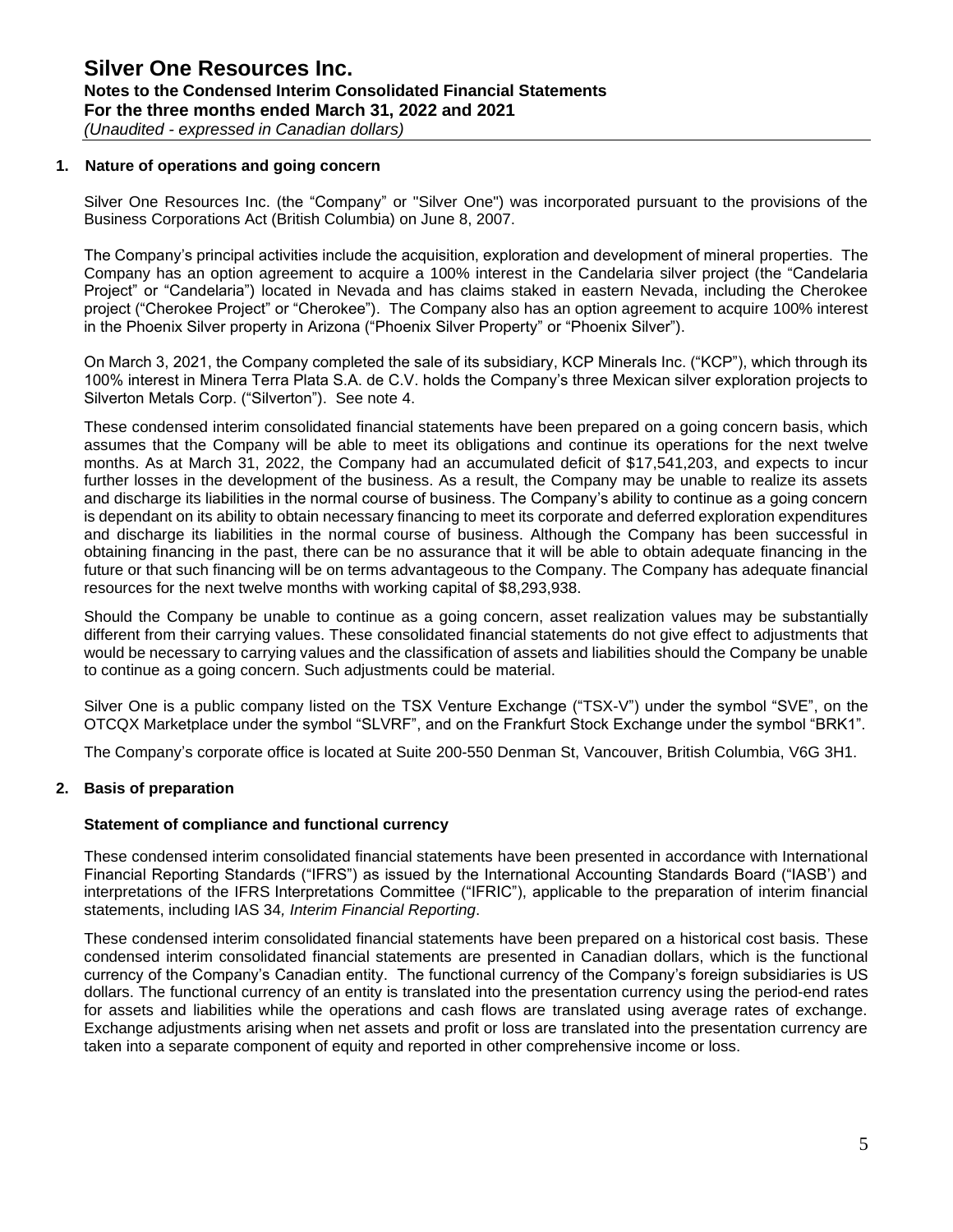# **Silver One Resources Inc. Notes to the Condensed Interim Consolidated Financial Statements For the three months ended March 31, 2022 and 2021**

*(Unaudited - expressed in Canadian dollars)*

## **2. Basis of preparation (continued)**

## **Statement of compliance and functional currency (continued)**

The accounts of subsidiaries are prepared for the same reporting period as the parent company, using consistent accounting policies. The Company's subsidiary KCP was consolidated up to the date of disposition of March 3, 2021. All intercompany transactions, balances, income and expenses are eliminated in full upon consolidation.

The preparation of financial statements requires management to make judgments, estimates and assumptions that affect the application of accounting policies and the reported amounts of assets and liabilities, income and expense. Actual results may differ from these estimates.

These condensed interim consolidated financial statements were approved by the board of directors on May 26, 2022.

## **3. Accounting policies**

These condensed interim consolidated financial statements have been prepared on a basis consistent with the significant accounting policies disclosed in the annual financial statements for the year ended December 31, 2021. Accordingly, they should be read in conjunction with the annual consolidated financial statements for the year ended December 31, 2021.

### **Accounting standards issued but not yet effective**

As at March 31, 2022, there are no accounting pronouncements with future effective dates that are applicable or are expected to have a material impact on the Company's financial statements.

## **4. Sale of KCP Minerals Inc.**

On March 3, 2021, the Company completed the sale of its subsidiary, KCP Minerals Inc. ("KCP"), which through its 100% interest in Minera Terra Plata S.A. de C.V. holds the Company's three Mexican silver exploration projects to Silverton Metals Corp. ("Silverton") (the "KCP Purchase Agreement").

Under the terms of the KCP Purchase Agreement, the Company transferred to Silverton its 100% interest in KCP and, in consideration, Silverton will pay in cash and shares as follows: (a) \$1,250,000 in cash upon closing (received); (b) issue 4,375,000 common shares of Silverton to the Company (issued); (c) pay \$750,000 in cash 18 months after closing; and (d) pay \$500,000 in cash 24 months after closing. The common shares received are subject to an escrow release schedule where 10% of shares will be released on April 6, 2021 and 15% will be every 6 months thereafter for a period of 36 months.

In connection with the KCP Purchase Agreement, Silverton granted the Company a 1.5% NSR on each of the Mexican silver properties. At the option of Silverton, Silverton may repurchase two-thirds of each NSR (1%) with a payment equal to US \$500,000 for each of the Mexican silver properties.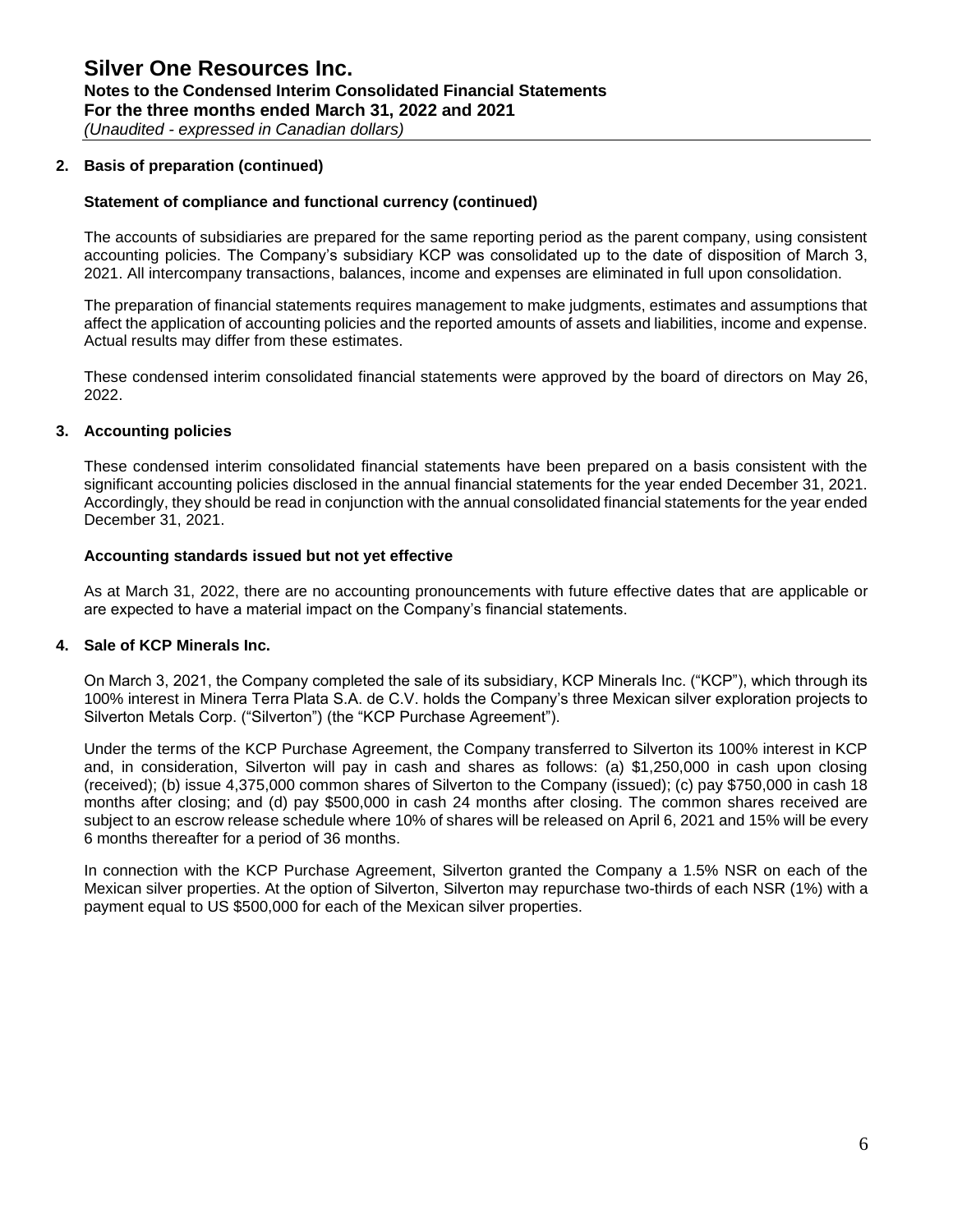## **Notes to the Condensed Interim Consolidated Financial Statements For the three months ended March 31, 2022 and 2021**

*(Unaudited - expressed in Canadian dollars)*

### **4. Sale of KCP Minerals Inc. (continued)**

The major classes of assets and liabilities of KCP classified as held for sale as at December 31, 2020 were as follows:

|                                | December 31 |
|--------------------------------|-------------|
|                                | 2020        |
|                                |             |
| Cash                           | 7,551       |
| VAT receivable                 | 60,051      |
| Prepaid expenditures and other | 14,163      |
| Mineral properties             | 6,039,388   |
| Accounts payable               | (4,969)     |
| Total assets held for sale     | 6,116,184   |

These assets and related liabilities were measured at carrying amounts, which was the lower of their carrying amount and estimated fair value less costs to sell at December 31, 2020.

The loss on the disposal of KCP at March 3, 2021 is as follows:

| Total assets held for sale at December 31, 2020 | 6,116,184   |
|-------------------------------------------------|-------------|
| Change in assets held for sale                  | (54, 148)   |
| Net assets of KCP at March 3, 2021              | 6.062.036   |
| Consideration received                          | (5,846,687) |
| Loss on sale of KCP                             | 215,349     |

The consideration consists of the following:

| Cash received on sale                              | 1,250,000  |
|----------------------------------------------------|------------|
| Shares received (4,375,000 shares at \$0.80/share) | 3,500,000  |
| Cash to be received 18 months from sale            | 750,000    |
| Cash to be received 24 months from sale            | 500,000    |
| Total consideration                                | 6,000,000  |
| Discount of long-term consideration receivable     | (153, 313) |
| <b>Total consideration</b>                         | 5,846,687  |

The \$750,000 to be received 18 months from the date of sale and the \$500,000 to be received 24 months from the date of sale have been recorded as long-term receivables. The amounts have been discounted to their present value using a borrowing rate of 8% and at March 31, 2022 were \$1,194,534. As at March 31, 2022, the entire amount was included in current assets (December 31, 2021 - \$713,564 in current assets and \$458,390 in long-term assets).

### **5. Short-term investments**

Short-term investments of \$261,752 (December 31, 2021 - \$261,512) include highly liquid, redeemable GIC investments in an active market with original maturities of one year or less.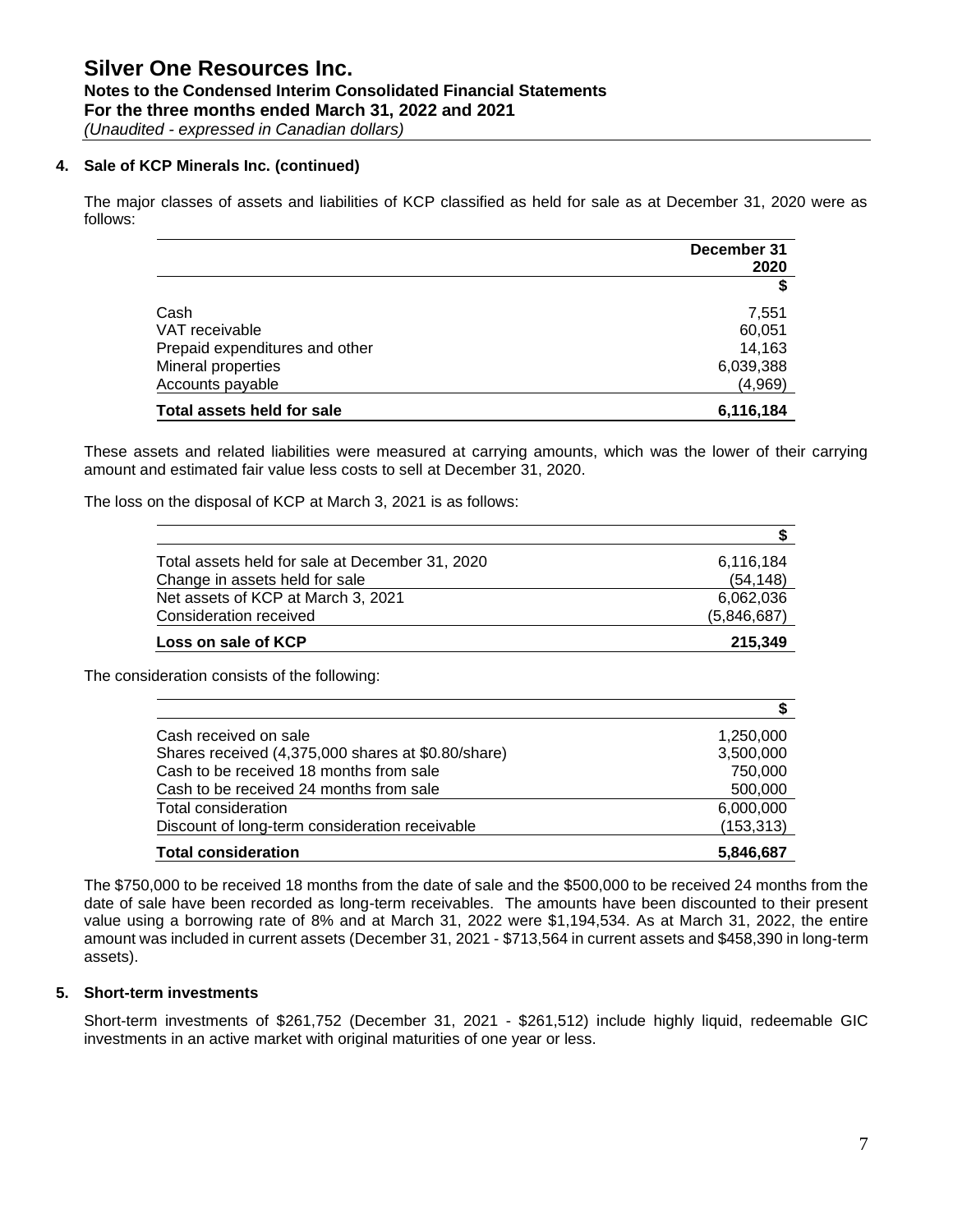## **Notes to the Condensed Interim Consolidated Financial Statements For the three months ended March 31, 2022 and 2021**

*(Unaudited - expressed in Canadian dollars)*

### **6. Receivables and prepaid expenditures**

|                                                 | March 31<br>2022 | December 31<br>2021 |
|-------------------------------------------------|------------------|---------------------|
|                                                 | S                |                     |
| <b>GST</b> receivable                           | 7.452            | 8.495               |
| Other receivables <sup>1</sup>                  | 120.435          | 105.261             |
| Short-term receivable from sale of KCP (Note 4) | 1,194,534        | 713.564             |
| Prepaid expenditures <sup>2</sup>               | 158.099          | 87,910              |
|                                                 | 1,480,520        | 915.230             |

<sup>1</sup>Other receivables includes amounts due from the subleasing the Company's office space.

<sup>2</sup> Prepaid expenditures primarily include amounts in connection with insurance, investor relations conferences and marketing activities.

#### **7. Marketable securities**

|                                          | March 31<br>2022 | December 31<br>2021 |
|------------------------------------------|------------------|---------------------|
|                                          |                  |                     |
| Beginning balance                        | 1,478,232        | 178,583             |
| Additions                                |                  | 3,500,000           |
| <b>Disposals</b>                         |                  | (234, 259)          |
| Realized gain on marketable securities   |                  | 213,738             |
| Unrealized loss on marketable securities | (609,937)        | (2,179,830)         |
|                                          | 868,295          | 1,478,232           |

During the year ended December 31, 2020, 814,331 shares were received as a shares-for-debt payment of \$48,860 on receivables outstanding.

During the year ended December 31, 2021, 300,000 of these shares were sold for a realized gain of \$213,738.

On March 3, 2021, the Company completed the sale of its subsidiary KCP to Silverton. As part of the consideration, the Company received 4,375,000 common shares of Silverton at a value of \$3,500,000. See Note 4.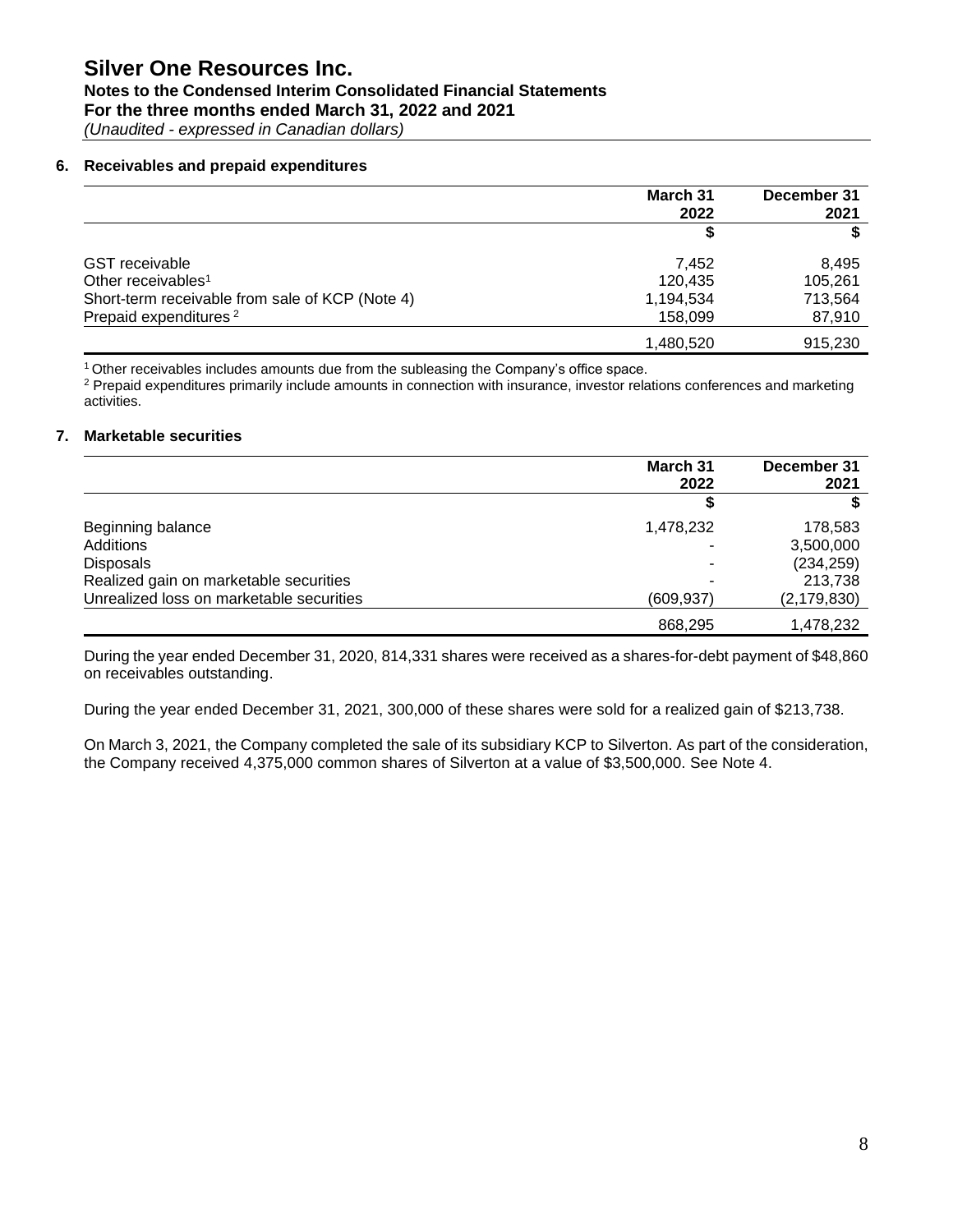## **Notes to the Condensed Interim Consolidated Financial Statements For the three months ended March 31, 2022 and 2021**

*(Unaudited - expressed in Canadian dollars)*

## **8. Mineral properties**

|                                | <b>Balance</b><br>March 31 | <b>Additions</b><br>March 31 | <b>Balance</b><br>December 31 | <b>Additions</b><br>December 31 | <b>Balance</b><br>December 31 |
|--------------------------------|----------------------------|------------------------------|-------------------------------|---------------------------------|-------------------------------|
|                                | 2022                       | 2022                         | 2021                          | 2021                            | 2020                          |
|                                |                            | \$                           | \$                            | \$                              |                               |
| Candelaria                     |                            |                              |                               |                                 |                               |
| Option payments - shares       | 3,831,678                  |                              | 3,831,678                     |                                 | 3,831,678                     |
| Acquisition costs - shares     | 384,572                    |                              | 384,572                       |                                 | 384,572                       |
| Acquisition costs - cash       | 115,150                    |                              | 115,150                       |                                 | 115,150                       |
| Consulting fees                | 2,688,156                  | 471,094                      | 2,217,062                     | 780,013                         | 1,437,049                     |
| Drilling                       | 6,611,420                  | 1,677,223                    | 4,934,197                     | 2,289,500                       | 2,644,697                     |
| Field supplies and other costs | 331,775                    | 64,324                       | 267,451                       | 104,605                         | 162,846                       |
| Laboratory and analysis fees   | 1,168,346                  | 34,975                       | 1,133,371                     | 632,720                         | 500,651                       |
| Land payments                  | 1,022,758                  | 6,460                        | 1,016,298                     | 199,139                         | 817,159                       |
| Staking and survey costs       | 132,690                    | 4,967                        | 127,723                       | 3,683                           | 124,040                       |
| Travel and accommodation       | 670,584                    | 101,026                      | 569,558                       | 322,720                         | 246,838                       |
| Currency translation           | (452, 130)                 | (237, 406)                   | (214, 724)                    | (3, 167)                        | (211, 557)                    |
| <b>Phoenix Silver</b>          | 16,504,999                 | 2,122,663                    | 14,382,336                    | 4,329,213                       | 10,053,123                    |
| Acquisition costs - cash       | 487,609                    |                              | 487,609                       |                                 | 487,609                       |
| Acquisition costs - shares     | 2,082,500                  | 912,500                      | 1,170,000                     | 780,000                         | 390,000                       |
| Consulting fees                | 407,126                    | (5,348)                      | 412,474                       | 69,675                          | 342,799                       |
| Field supplies and other costs | 1,760                      |                              | 1,760                         | 95                              | 1,665                         |
| Laboratory and analysis fees   | 11,021                     |                              | 11,021                        | 985                             | 10,036                        |
| Land payments                  | 222,253                    |                              | 222,253                       | 132,733                         | 89,520                        |
| Staking and survey costs       | 99,864                     |                              | 99,864                        | 51,584                          | 48,280                        |
| Travel and accommodation       | 11,024                     |                              | 11,024                        | 2,963                           | 8,061                         |
| Currency translation           | (105, 534)                 | (47, 181)                    | (58, 353)                     | (1,320)                         | (57,033)                      |
|                                | 3,217,623                  | 859,971                      | 2,357,652                     | 1,036,715                       | 1,320,937                     |
| <b>Cherokee</b>                |                            |                              |                               |                                 |                               |
| Consulting fees                | 740,589                    | 8,546                        | 732,043                       | 169,130                         | 562,913                       |
| Drilling                       | 439,312                    |                              | 439,312                       | 439,312                         |                               |
| Field supplies and other costs | 69,034                     | 824                          | 68,210                        | 49,057                          | 19,153                        |
| Laboratory and analysis fees   | 133,917                    |                              | 133,917                       | 36,538                          | 97,379                        |
| Land payments                  | 966,364                    |                              | 966,364                       | 145,089                         | 821,275                       |
| Staking and survey costs       | 125,450                    |                              | 125,450                       | 71                              | 125,379                       |
| Travel and accommodation       | 185,408                    | 1,487                        | 183,921                       | 37,111                          | 146,810                       |
| Currency translation           | (79, 298)                  | (37, 574)                    | (41, 724)                     | (1, 493)                        | (40, 231)                     |
|                                | 2,580,776                  | (26, 717)                    | 2,607,493                     | 874,815                         | 1,732,678                     |
| <b>Eastern Nevada</b>          |                            |                              |                               |                                 |                               |
| Consulting fees                | 208,673                    | 7,597                        | 201,076                       | 32,246                          | 168,830                       |
| Field supplies and other costs | 6,189                      | 109                          | 6,080                         | 131                             | 5,949                         |
| Laboratory and analysis fees   | 7,161                      |                              | 7,161                         |                                 | 7,161                         |
| Land payments                  | 201,752                    |                              | 201,752                       | 42,827                          | 158,925                       |
| Staking and survey costs       | 8,970                      |                              | 8,970                         |                                 | 8,970                         |
| Travel and accommodation       | 27,849                     |                              | 27,849                        |                                 | 27,849                        |
| Currency translation           | (13,693)                   | (6, 499)                     | (7, 194)                      | (898)                           | (6, 296)                      |
|                                | 446,901                    | 1,207                        | 445,694                       | 74,306                          | 371,388                       |
| <b>Total</b>                   | 22,750,299                 | 2,957,124                    | 19,793,175                    | 6,315,049                       | 13,478,126                    |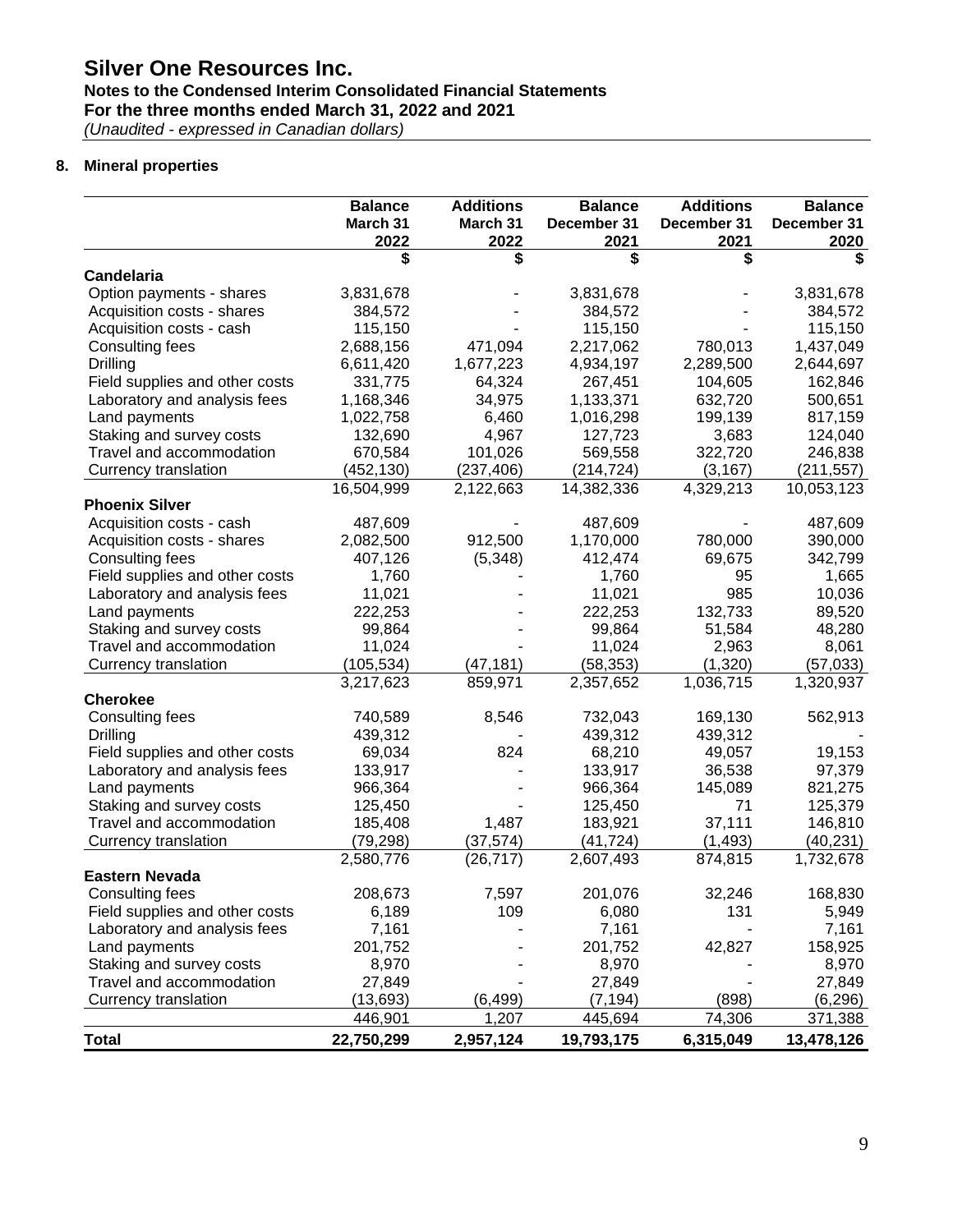## **Silver One Resources Inc. Notes to the Condensed Interim Consolidated Financial Statements For the three months ended March 31, 2022 and 2021**

*(Unaudited - expressed in Canadian dollars)*

### **8. Mineral properties (continued)**

#### **Candelaria Option Agreement**

On January 16, 2017, the Company entered into an option agreement (the "Option Agreement") with a subsidiary of SSR Mining Inc. ("SSR"), to acquire a 100% interest in the Candelaria silver project (the "Candelaria Project or "Candelaria"") located in Nevada, USA.

In order to exercise the option, the Company is required to:

- issue USD \$1,000,000 in shares to SSR on the date that the parties satisfy the conditions to the Agreement, including obtaining final approval of the TSX-V (the "Effective Date") (paid);
- issue an additional USD \$1,000,000 in shares on each of the three anniversaries of the Effective Date (first and second year anniversary payments paid); and
- assume the USD \$2,000,000 reclamation bond on the property immediately prior to exercise of the option.

Upon satisfying the terms set forth above, the Company will have earned a 100% interest in the property subject to a 3% net smelter returns royalty payable to Teck Resources USA on production from a certain claims group of the property and a charge of \$0.01 per ton payable for waste rock dumped on certain claims.

The Company issued 1,332,900 common shares at a fair value price of \$1.00 per share to satisfy the initial option payment of USD \$1,000,000, the Company issued 2,828,636 common shares at a fair value of \$0.44 per share in order to satisfy the first anniversary payment of USD \$1,000,000, and the Company issued 5,827,338 common shares at a fair value of \$0.215 to satisfy the second anniversary payment of USD \$1,000,000.

On July 25, 2019, the Company amended the Candelaria Option Agreement ("Amended Agreement"). The Amended Agreement deferred the assumption of the USD \$2,200,000 bond obligation by the Company until January 2023.

On April 14, 2020, the Company further amended the Candelaria Option (the "Amended Candelaria Option Agreement"). The Company agreed with each of SSR and Maverix Metals Inc. ("Maverix") whereby the Company will reduce its payment obligation with SSR and, in consideration of which, assume a future production payment due to Maverix.

Under the Amended Candelaria Option Agreement:

- The Company agreed to assume the obligation to pay Maverix US\$1,000,000 upon Candelaria achieving commercial production (the "Production Payment");
- In consideration of the Company assuming the Production Payment, SSR agreed to relinquish the third anniversary option payment of US\$1,000,000 in shares of Silver One and instead agreed to receive US\$100,000 in units of Silver One (issued);
- In consideration of Maverix agreeing to the Company's assumption of the Production Payment, Maverix received US \$100,000 in units of Silver One (issued); and
- Maverix agreed to amend the Production Payment so that the Company may satisfy it with US\$500,000 cash and \$500,000 in shares of the Company on the first anniversary after commencement of commercial production at Candelaria.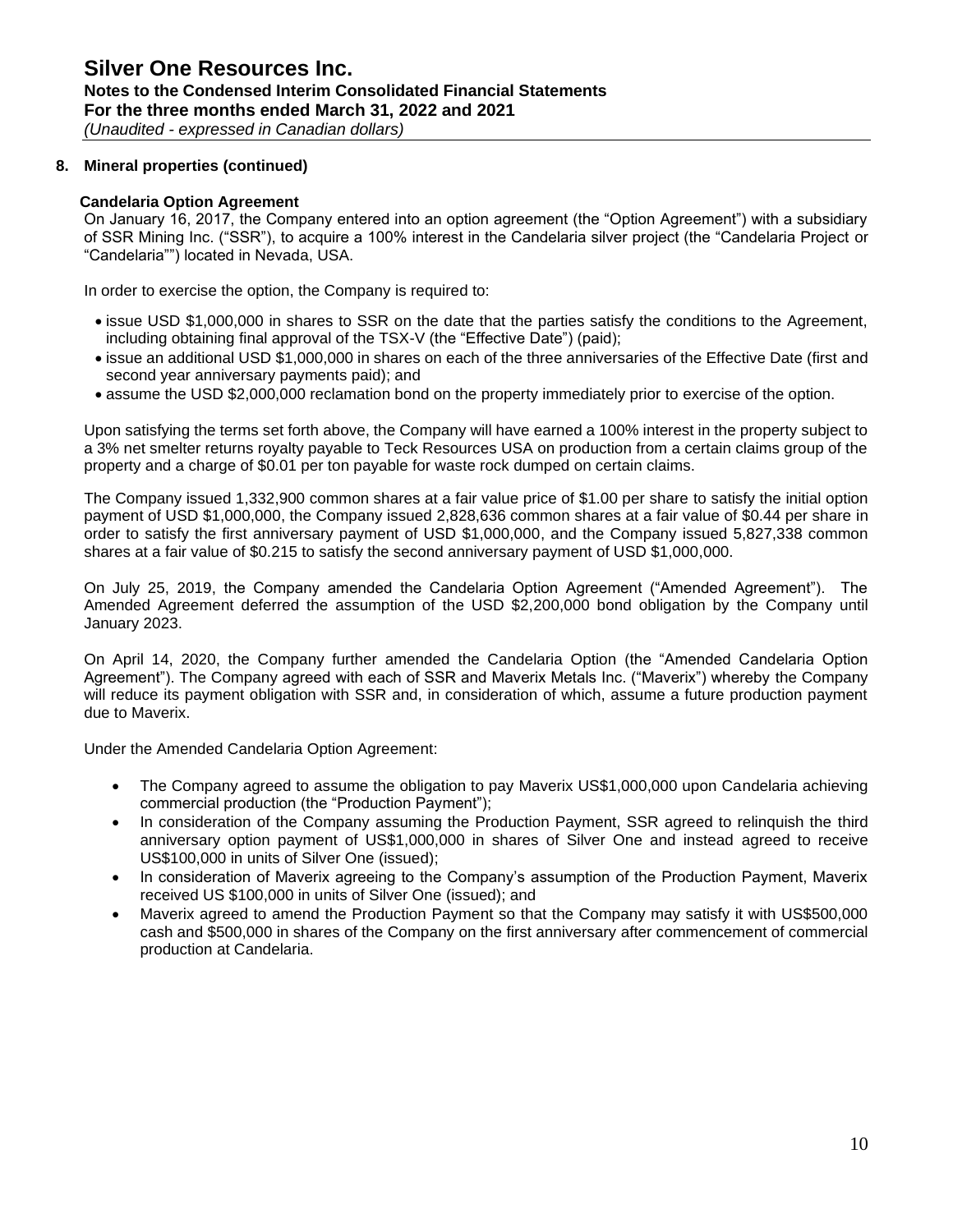# **Silver One Resources Inc. Notes to the Condensed Interim Consolidated Financial Statements For the three months ended March 31, 2022 and 2021**

*(Unaudited - expressed in Canadian dollars)*

### **8. Mineral properties (continued)**

### **Additional Candelaria claims acquired**

In March 2018, the Company entered into an agreement to acquire 10 non-patented mineral claims located along the eastern structural projection of the Candelaria mineralized system. These claims are located immediately east of the former producing Mount Diablo open pit. Silver One has acquired these claims for the consideration of USD \$10,000 plus the issuance of 38,235 common shares at a fair value of \$0.34 per share (total of USD \$10,000).

In November 2019, the Company acquired an additional three patented claims, located within the company's claims. Consideration for these patents consisted of USD \$75,000 cash (paid) and USD \$5,000 in shares (issued), subject to a 2% NSR that can be purchased for USD \$50,000 plus USD \$5,000 in Silver One's shares issued at market price on the date of the issuance.

### **Phoenix Silver Acquisition**

On February 4, 2020, the Company entered into an agreement (the "Phoenix Silver Agreement") with Granite-Solid LLC (the "Optionor") whereby the Company has the option to acquire a 100% interest in the Phoenix Silver Property. The Phoenix Silver Property consists of 86 unpatented lode claims and 2 unpatented placer claims, located in Gila County, Arizona.

The Company may exercise the option by making the following cash payments and share issuances:

- paying the Optionor USD \$350,000 within five days of TSX-V acceptance of the Phoenix Silver Agreement (the "Effective Date") (paid); and
- issuing the Optionor: (i) 500,000 shares on the date that is six (6) months from the Effective Date (issued at a value of \$390,000); (ii) 1,000,000 shares on the date that is twelve months from the Effective Date (issued at a value of \$780,000); (iii) 2,500,000 shares on the date that is twenty-four months from the Effective Date (issued); (iv) 3,000,000 shares on the date that is thirty-six months from the Effective Date; and (v) 3,000,000 shares on the date that is forty-eight months from the Effective Date.

The Phoenix Silver Agreement is subject to a five-mile area of interest. Further, after two years of the Effective Date, Silver One has the right to require the Optionor to include other unpatented placer claims under this Phoenix Silver Agreement for no additional consideration.

The Phoenix Silver Property is subject to an underlying 2% Net Smelter Royalty ("NSR") to the original prospectors of the project. Each 1% NSR may be purchased for US \$500,000 resulting in a total of US \$1,000,000 for the entire underlying NSR.

**Signing of lease/purchase agreement on five patented claims at the Cherokee Project in eastern Nevada** In July 2018, the Company entered into a lease/purchase agreement with Castelton Park LLC ("Castelton") of Sparks, Nevada to acquire five patented claims at its Cherokee Project. These patents lie within the Company's Cherokee claim holdings in Lincoln County located in eastern Nevada.

The terms of the Lease/Purchase Agreement include three payments over a 2-year lease, consisting of a payment for USD \$23,125 upon execution of the agreement (paid), USD \$34,688 on the first anniversary (paid) and USD \$24,687 on the second anniversary (paid). This provides Silver One with a 100% interest in all patented claims. Castelton will also receive a payment of USD \$100,000 for every 7.5 million silver equivalent ounces of mineral resources calculated on the property, subject to a maximum of USD \$1,000,000.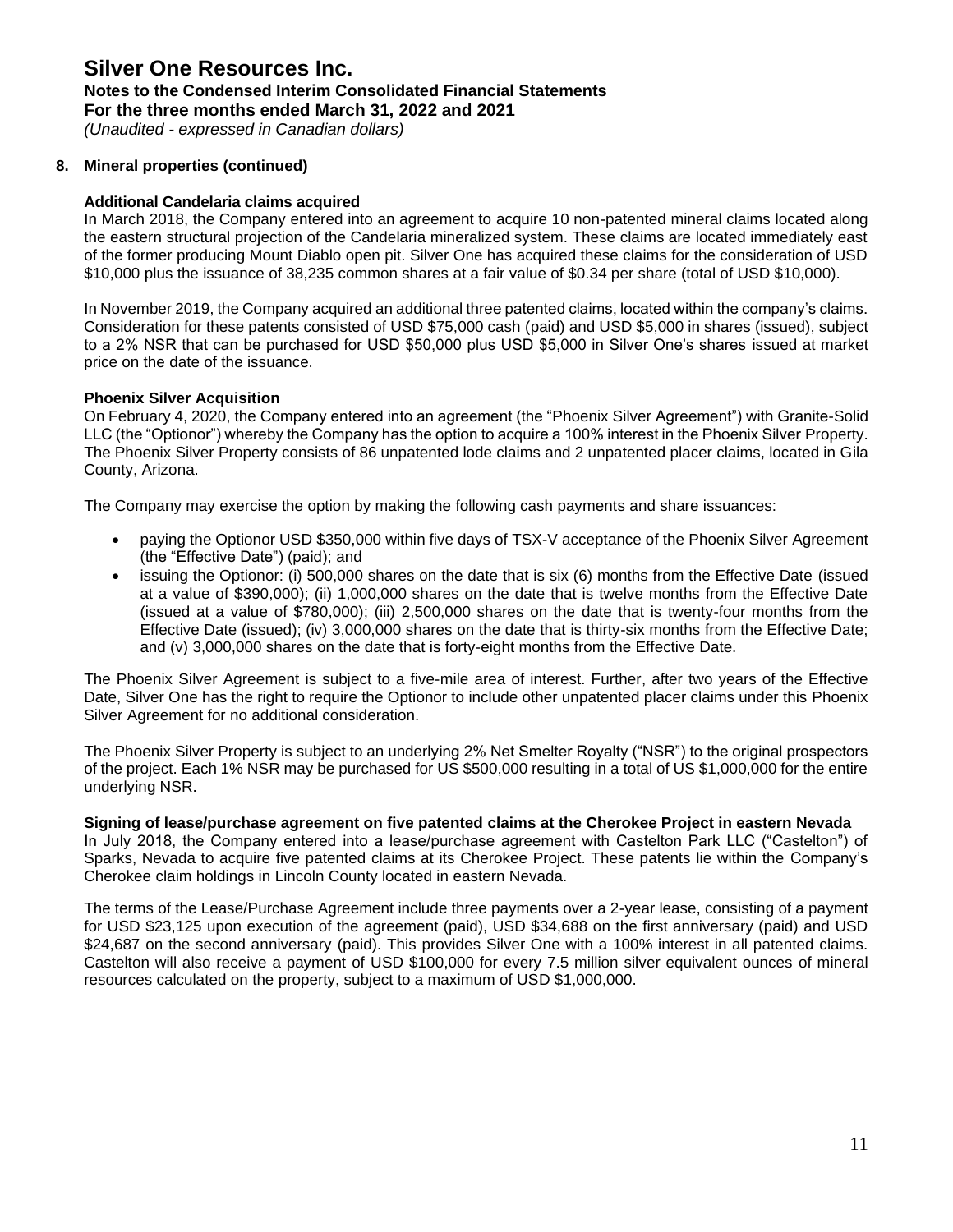# **Notes to the Condensed Interim Consolidated Financial Statements For the three months ended March 31, 2022 and 2021**

*(Unaudited - expressed in Canadian dollars)*

#### **9. Accounts payable and accrued liabilities**

|                            | March 31 | December 31 |
|----------------------------|----------|-------------|
|                            | 2022     | 2021        |
|                            |          |             |
| Accounts payable           | 413,998  | 413,731     |
| <b>Accrued liabilities</b> | 107,914  | 32,500      |
|                            | 521,912  | 446,231     |

Accounts payable include amounts owing for consulting, exploration, and general corporate expenditures. Accrued liabilities include an accrual of audit fees and other administrative expenses.

#### **10. Lease obligations**

The Company entered into office leases on February 2018 and June 2020. The terms and the outstanding balances as at March 31, 2022 and December 31, 2021 are as follows:

|                                                                                                                                                                                 | March 31<br>2022 | December 31<br>2021 |
|---------------------------------------------------------------------------------------------------------------------------------------------------------------------------------|------------------|---------------------|
|                                                                                                                                                                                 |                  |                     |
| Right-of-use asset from office lease repayable in monthly<br>instalments between \$10,676 and \$14,878, an interest rate of<br>7.71% per annum and an end date of January 2023. | 127,121          | 163,735             |
| Right-of-use asset from office lease repayable in monthly<br>instalments of \$2,500, an interest rate of 7.72% per annum<br>and an end date of May 2022.                        | 5,195            | 12,871              |
| Total lease obligations                                                                                                                                                         | 132,316          | 176,606             |
| Less: current portion                                                                                                                                                           | (132,316)        | (163, 527)          |
| Non-current portion                                                                                                                                                             |                  | 13,079              |

The following is a schedule of the Company's future minimum lease payments related to the office lease obligations:

| 2022                                          | 123,767    |
|-----------------------------------------------|------------|
| 2023                                          | 13,169     |
| Total minimum lease payments                  | 136,936    |
| Less: imputed interest                        | (4,620)    |
| Total present value of minimum lease payments | 132,316    |
| Less: Current portion                         | (132, 316) |
| Non-current portion                           |            |

The Company subleases part of their office space on a month-to-month basis to other companies. The total lease income from the subleasing of the office for the three months ended March 31, 2022 was \$887 (2021 - \$2,896).

During the three months ended March 31, 2022, the Company recorded \$3,090 (2021 - \$6,308) of interest expense related to the leases.

### **Sublease of office space**

The Company entered into a new agreement to sublease one of its office spaces beginning on December 1, 2020 through January 31, 2023 for approximately \$157,000 per annum including the base rent, property tax and operating expenses. The right-of-use asset related to the office was derecognized and a net investment in sublease was set up.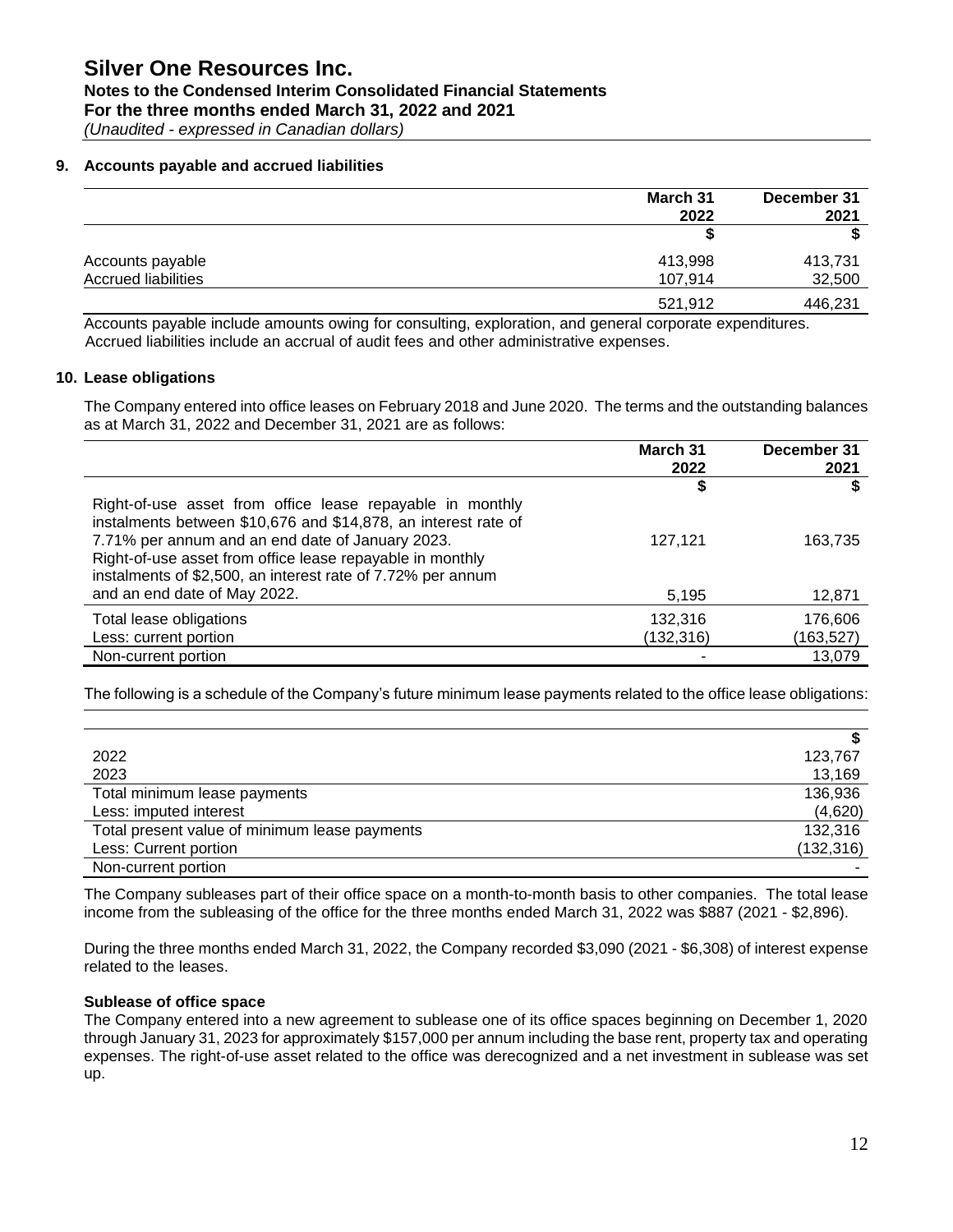## **Notes to the Condensed Interim Consolidated Financial Statements For the three months ended March 31, 2022 and 2021**

*(Unaudited - expressed in Canadian dollars)*

## **10. Lease obligations (continued)**

As at March 31, 2022 and December 31, 2021 the net investment in sublease was made up of the following:

|                            | March 31 | December 31 |
|----------------------------|----------|-------------|
|                            | 2022     | 2021        |
| Net investment in sublease |          |             |
| Short-term                 | 125.587  | 148,833     |
| Long-term                  |          | 12,925      |
| <b>Total receivables</b>   | 125.587  | 161,758     |

### **11. Share capital**

**a) Authorized:** Unlimited common shares without par value.

## **b) Shares issued**

Common shares: 212,187,597 (December 31, 2021 – 208,608,596).

During the three months ended March 31, 2022, the Company:

- Issued 2,500,000 common shares valued at \$912,500 pursuant to the Phoenix Silver Agreement (see Note 8);
- Issued 200,000 common shares for the exercise of options in the amount of \$44,000. A value of \$15,365 was transferred from the share-based payment reserve to share capital as a result; and
- Issued 879,001 common shares for the exercise of warrants in the amount of \$265,800.

During the year ended December 31, 2021, the Company:

- Issued 1,000,000 common shares valued at \$780,000 pursuant to the Phoenix Silver Agreement (see Note 8);
- Issued 3,339,999 common shares for the exercise of options in the amount of \$266,749. A value of \$261,325 was transferred from the share-based payment reserve to share capital as a result; and
- Issued 2,936,956 common shares for the exercise of warrants in the amount of \$896,141.

## **c) Options**

The Company has adopted a share option plan that allows for the issuance of up to 10% of the issued and outstanding shares as incentive share options to directors, officers, employees and consultants to the Company. Share options granted under the plan may be subject to vesting provisions as determined by the Board of Directors.

The vesting provisions of all options are the following: 25% - 6 months from the grant date, 35% - 1 year from the grant date, and 40% - 1.5 years from the grant date.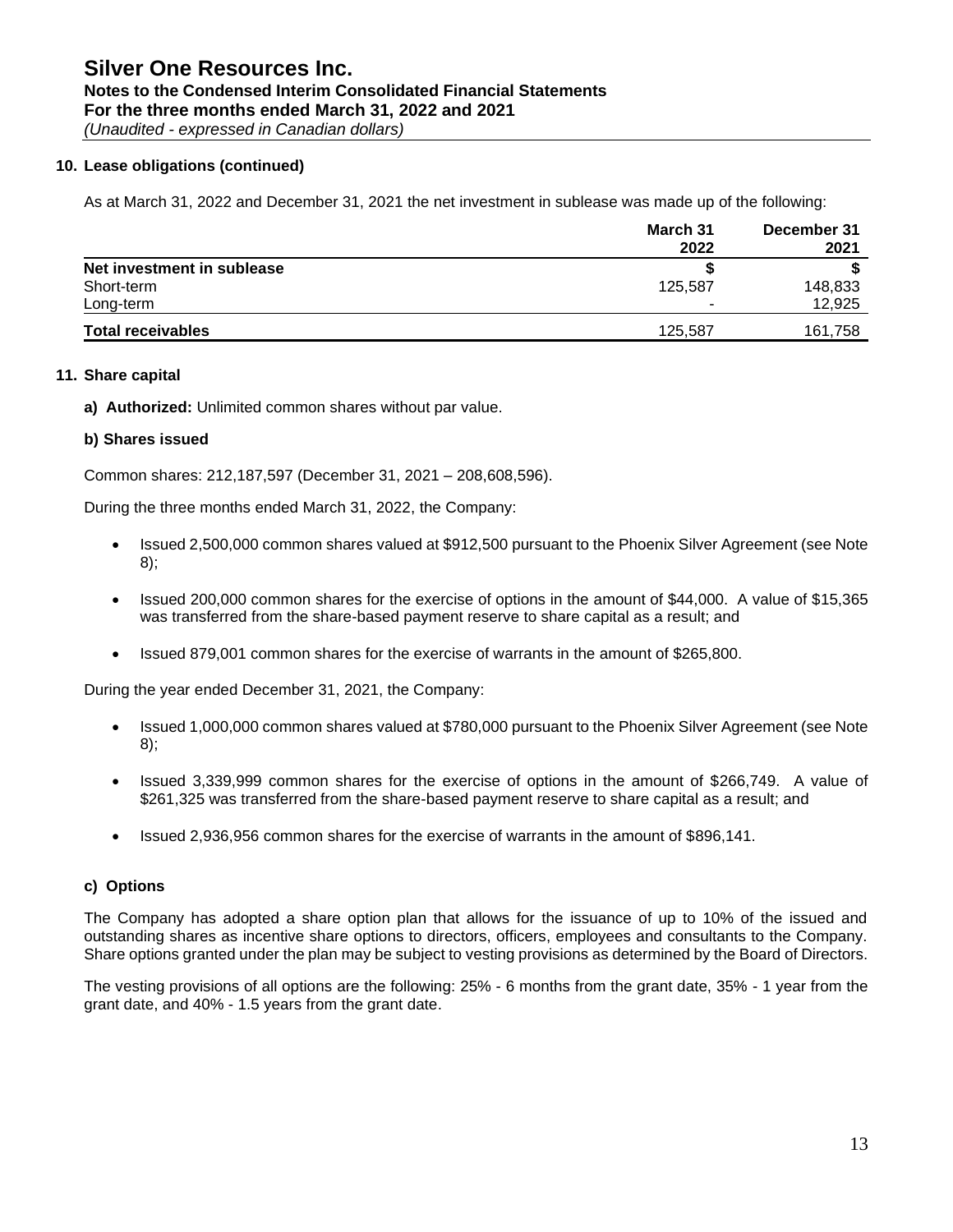## **Notes to the Condensed Interim Consolidated Financial Statements For the three months ended March 31, 2022 and 2021**

*(Unaudited - expressed in Canadian dollars)*

### **11. Share capital (continued)**

## **c) Options (continued)**

The Company's share options outstanding as at March 31, 2022 and December 31, 2021 and the changes for the periods then ended are as follows:

|                                 |               | <b>Weighted average</b> |
|---------------------------------|---------------|-------------------------|
|                                 | <b>Number</b> | exercise price          |
|                                 |               |                         |
| Balance as at December 31, 2020 | 10,793,499    | 0.35                    |
| Granted - January 28, 2021      | 100.000       | 0.65                    |
| Granted - March 9, 2021         | 100.000       | 0.67                    |
| Granted - April 23, 2021        | 50,000        | 0.75                    |
| Granted - June 6, 2021          | 2,950,000     | 0.75                    |
| Exercised                       | (3,339,999)   | 0.08                    |
| Expired                         | (360.000)     | 0.33                    |
| Balance as at December 31, 2021 | 10,293,500    | 0.56                    |
| Granted - January 20, 2022      | 100.000       | 0.45                    |
| Exercised                       | (200.000)     | 0.22                    |
| Balance as at March 31, 2022    | 10.193.500    | 0.57                    |

The total share-based payment expense recorded during the three months ended March 31, 2022 was \$438,911 (2021: \$351,153).

The following table summarizes information about the share options as at March 31, 2022:

| <b>Exercise price per</b><br>share of options<br>outstanding | <b>Number of options</b><br>outstanding | <b>Weighted average</b><br>remaining life<br>(years) | <b>Number of options</b><br>exercisable | <b>Expiry date</b>     |
|--------------------------------------------------------------|-----------------------------------------|------------------------------------------------------|-----------------------------------------|------------------------|
| \$0.58                                                       | 575,000                                 | 0.07                                                 | 575,000                                 | April 27, 2022         |
| \$0.57                                                       | 200,000                                 | 0.21                                                 | 200,000                                 | June 15, 2022          |
| \$0.45                                                       | 200,000                                 | 0.57                                                 | 200,000                                 | October 24, 2022       |
| \$0.45                                                       | 150,000                                 | 0.78                                                 | 150,000                                 | January 8, 2023        |
| \$0.40                                                       | 1,085,500                               | 1.13                                                 | 1,085,500                               | May 17, 2023           |
| \$0.26                                                       | 2,048,000                               | 2.30                                                 | 2,048,000                               | July 19, 2024          |
| \$0.30                                                       | 60,000                                  | 2.55                                                 | 60,000                                  | October 15, 2024       |
| \$0.70                                                       | 2,575,000                               | 3.50                                                 | 1,545,000                               | September 28, 2025     |
| \$0.65                                                       | 100,000                                 | 3.83                                                 | 60,000                                  | January 28, 2026       |
| \$0.67                                                       | 100,000                                 | 3.94                                                 | 60,000                                  | March 9, 2026          |
| \$0.75                                                       | 50,000                                  | 4.07                                                 | 12,500                                  | April 23, 2026         |
| \$0.75                                                       | 2,950,000                               | 4.19                                                 | 737,500                                 | June 6, 2026           |
| \$0.45                                                       | 100.000                                 | 4.81                                                 |                                         | <b>January 20,2027</b> |

Subsequent to period end, 575,000 share options expired.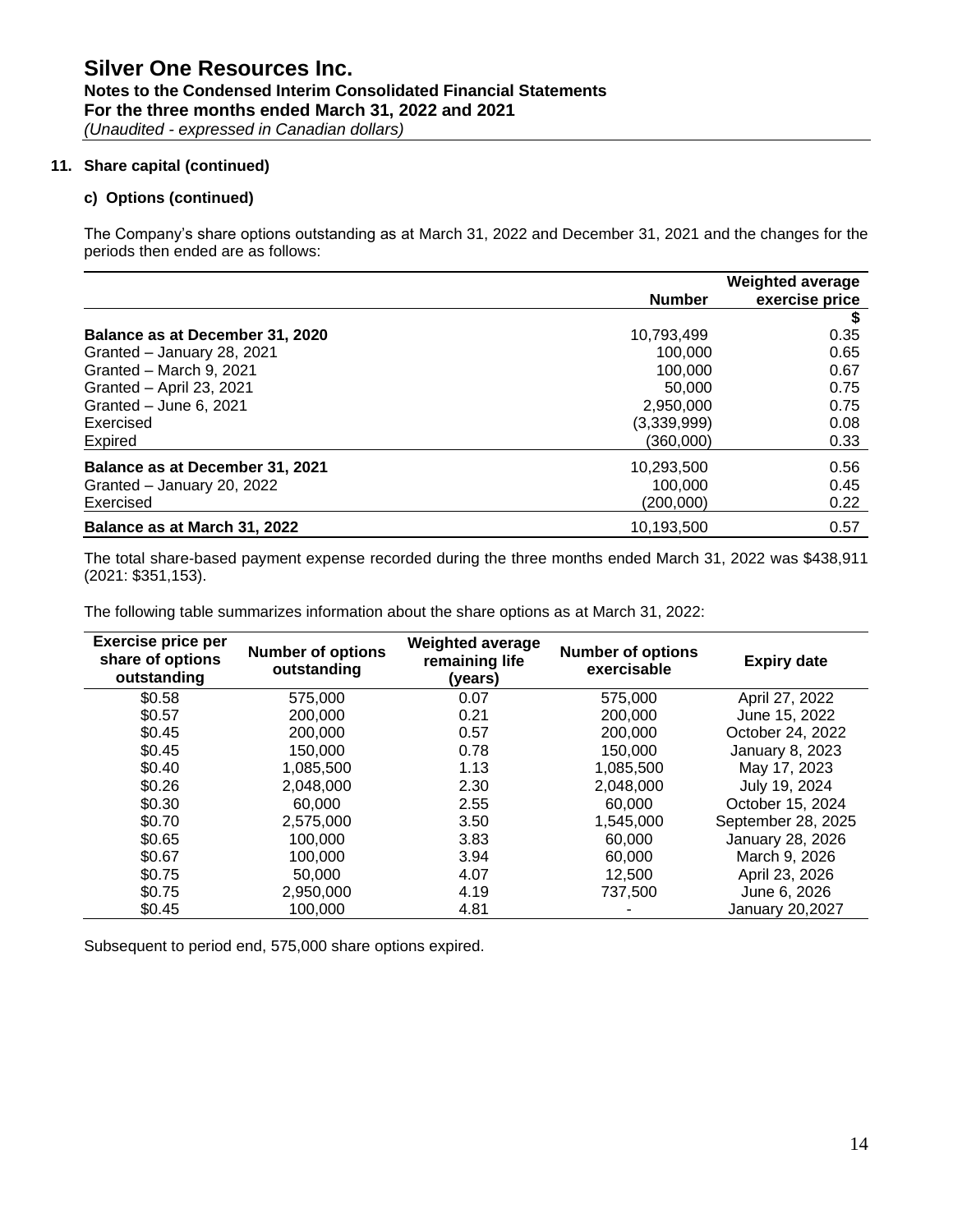## **Notes to the Condensed Interim Consolidated Financial Statements For the three months ended March 31, 2022 and 2021**

*(Unaudited - expressed in Canadian dollars)*

## **11. Share capital (continued)**

## **c) Options (continued)**

The fair value of options recognized in the period has been estimated using the Black-Scholes Pricing Model with the following assumptions on the grant date of the options:

| <b>Issue date</b> | <b>Expected Option</b> | <b>Risk free</b> | <b>Dividend</b> | <b>Expected</b>         | <b>Weighted average</b> |
|-------------------|------------------------|------------------|-----------------|-------------------------|-------------------------|
|                   | life (years)           | interest rate    | vield           | volatility <sup>1</sup> | fair value              |
| January 28, 2021  | 5.00                   | 0.33%            | nil             | 94%                     | \$0.46                  |
| March 9, 2021     | 5.00                   | 0.69%            | nil             | 95%                     | \$0.48                  |
| April 23, 2021    | 5.00                   | 0.76%            | nil             | 94%                     | \$0.52                  |
| June 6, 2021      | 5.00                   | 0.74%            | nil             | 102%                    | \$0.53                  |
| January 20, 2022  | 5.00                   | 1.59%            | nil             | 87%                     | \$0.29                  |

Note 1: The volatility used is the Company's own share volatility for a period equal to the life of the options.

#### **d) Warrants**

The Company's warrants outstanding as at March 31, 2022 and December 31, 2021 and the changes for the periods then ended are as follows:

|                                 |               | <b>Weighted average</b> |
|---------------------------------|---------------|-------------------------|
|                                 | <b>Number</b> | exercise price          |
|                                 |               |                         |
| Balance as at December 31, 2020 | 37,239,396    | 0.38                    |
| Exercised                       | (2,936,956)   | 0.31                    |
| Balance as at December 31, 2021 | 34,302,440    | 0.39                    |
| Exercised                       | (879,001)     | 0.30                    |
| Balance as at March 31, 2022    | 33,423,439    | 0.39                    |

The balance of warrants outstanding as at March 31, 2022 is as follows:

| <b>Expiry Date</b> | <b>Exercise</b><br>Price \$ | <b>Remaining Life</b><br>(Years) | Warrants<br>Outstanding |
|--------------------|-----------------------------|----------------------------------|-------------------------|
| July 10, 2022      | 0.20                        | 0.28                             | 14,259,610              |
| January 13, 2023   | 0.40                        | 0.79                             | 4,576,000               |
| January 17, 2023   | 0.40                        | 0.80                             | 3,835,000               |
| April 14, 2023     | 0.40                        | 1.04                             | 435.500                 |
| July 14, 2023      | 0.65                        | 1.29                             | 10,317,329              |

#### **12. Segment information**

The Company operates in a single reportable operating segment, being the acquisition, exploration and retention of mineral property assets. Geographic segment information of the Company's non-current assets as at March 31, 2022 and December 31, 2021 is as follows:

| <b>Non-current assets</b> | March 31   | December 31 |
|---------------------------|------------|-------------|
|                           | 2022       | 2021        |
|                           |            |             |
| Canada                    | 5.281      | 1,197,401   |
| USA                       | 22,892,971 | 19,942,372  |
| Total                     | 22,898,252 | 21,139,773  |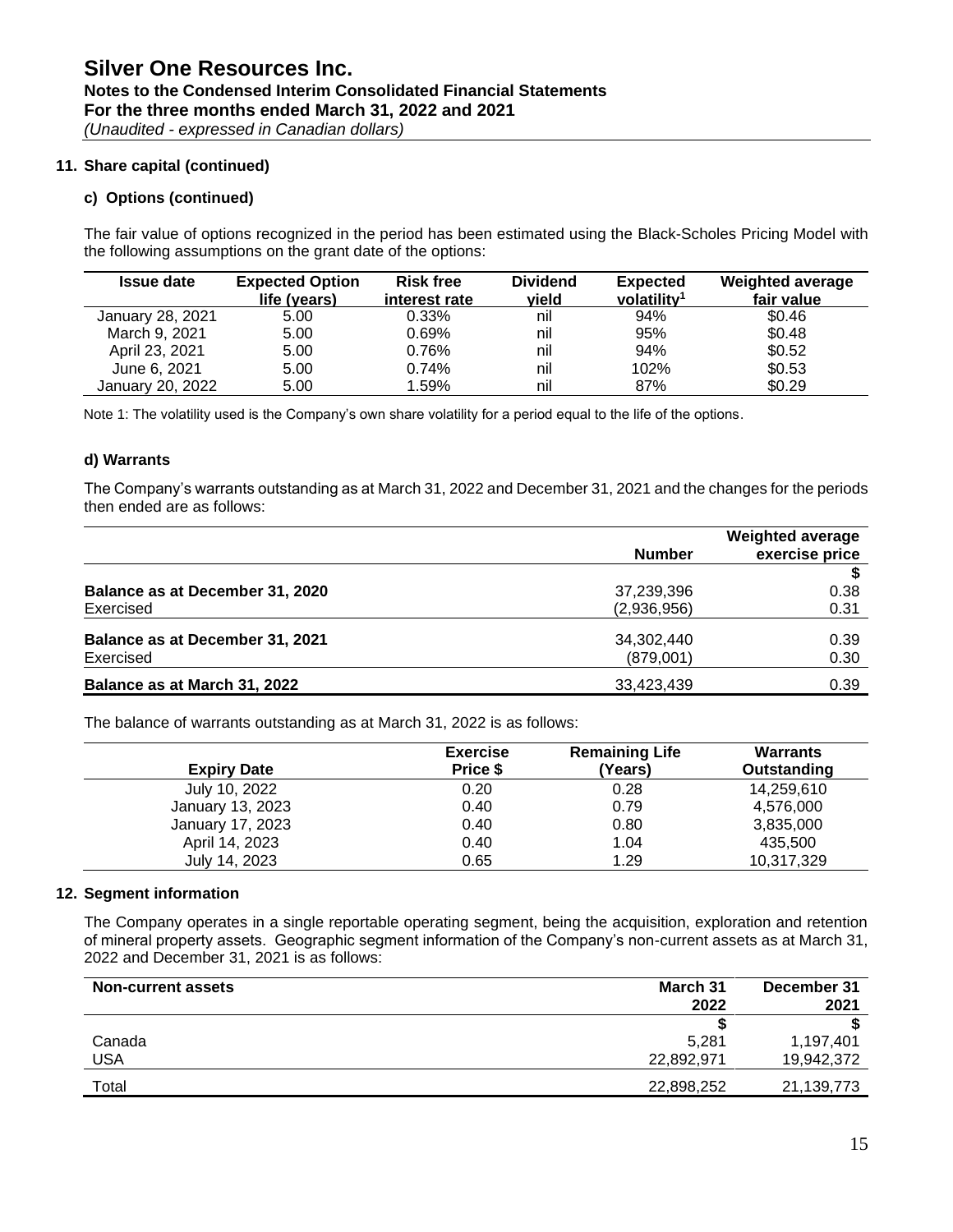## **Notes to the Condensed Interim Consolidated Financial Statements For the three months ended March 31, 2022 and 2021**

*(Unaudited - expressed in Canadian dollars)*

### **13. Related party transactions**

The Company's related parties consist of the Company's directors and officers, and any companies associated with them. The Company incurred the following charges during the three months ended March 31, 2022 and 2021:

|                       | Three months ended March 31 |         |
|-----------------------|-----------------------------|---------|
|                       | 2022                        | 2021    |
|                       |                             | S       |
| Consulting fees       | 52.515                      | 52,500  |
| Director fees         | 15.000                      | 15.000  |
| Professional fees     | 20,085                      | 9.630   |
| Salaries and benefits | 73.834                      | 73,930  |
| Share-based payments  | 210,240                     | 186,881 |

Consulting fees include amounts paid to Raul Diaz, a director of the Company, for geological consulting services. Included in the amounts above is \$38,674 in consulting fees for the three months ended March 31, 2022 that was capitalized to mineral properties (2021 - \$42,270).

Director fees were paid to the directors of the Company.

Professional fees include amounts paid to Malaspina Consultants Inc., a company in which the CFO, Carmen Amezquita Hernandez, is an associate.

Salaries and benefits include amounts paid to Greg Crowe, President and Chief Executive Officer of the Company.

Share-based payments include options granted to officers and directors.

During the three months ended March 31, 2022, the Company received lease income from a related company with common directors in the amount of \$887 (2021 - \$2,896).

As at March 31, 2022, directors, officers or their related companies owed the Company \$120,086 (December 31, 2021 - \$119,199) and were owed \$20,329 (December 31, 2021 - \$43,946) in respect of services. The amounts due to related parties are unsecured, non-interest-bearing and due on demand.

Key management includes directors and executive officers of the Company. Other than the amounts disclosed above, there was no other compensation paid or payable to key management for employee services for the reported periods.

#### **14. Supplemental cash flow information**

Investing and financing activities that do not have a direct impact on the current cash flows are excluded from the cash flow statements. The following transactions were excluded from the consolidated statement of cash flows:

During the three months ended March 31, 2022:

- The issuance of 2,500,000 common shares valued at \$912,500 pursuant to the Phoenix Silver Agreement (see Note 8); and
- Movement of \$120,089 in mineral property exploration expenditures in accounts payable and accrued liabilities.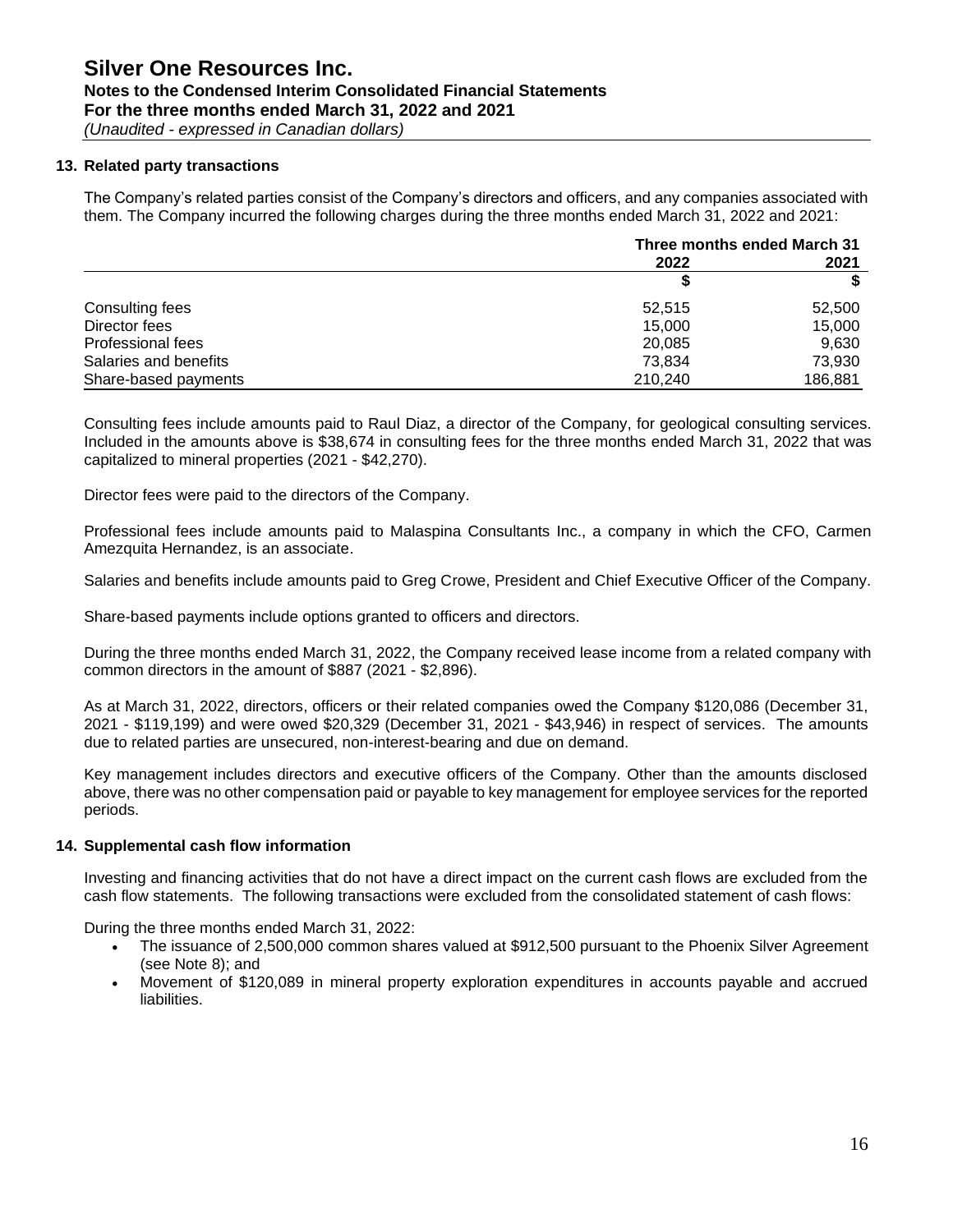### **14. Supplemental cash flow information (continued)**

During the three months ended March 31, 2021:

- The issuance of 1,000,000 common shares valued at \$780,000 pursuant to the Phoenix Silver Agreement (see Note 8); and
- Movement of \$133,477 in mineral property exploration expenditures in accounts payable and accrued liabilities.

The Company paid or accrued \$nil for income taxes during the three months ended March 31, 2022 (2021 - \$nil).

### **15. Financial instruments**

#### **Classification of financial instruments**

The Company's financial instruments consist of cash, short-term investments, marketable securities, receivables, net investment in sublease, accounts payable and accrued liabilities and lease obligations. The Company classifies its cash, short-term investments, receivables, marketable securities and net investment in sublease as financial assets at amortized cost. The Company classifies its accounts payable and accrued liabilities and lease obligations as financial liabilities at amortized cost. The Company classifies its marketable securities as FVTPL. There have been no changes to the classification of financial instruments since December 31, 2021.

#### **Financial instruments risk management**

The Board of Directors has overall responsibility for the determination of the Company's risk management objectives and policies. The overall objective of the Board is to set policies that seek to reduce risk as far as possible without unduly affecting the Company's competitiveness and flexibility.

The Company thoroughly examines the various financial instruments and risks to which it is exposed and assesses the impact and likelihood of those risks. These risks include foreign currency risk, interest rate risk, credit risk, and liquidity risk. Where material, these risks are reviewed and monitored by the Board of Directors.

There have been no changes in any risk management policies since December 31, 2021.

#### **16. Management of capital**

The Company's objectives when managing capital are to safeguard the Company's ability to continue as a going concern in order to pursue the exploration of and retention of its mineral properties. In the management of capital, the Company includes its components of shareholders' equity.

The capital structure of the Company consists of equity attributable to common shareholders, comprised of issued capital, reserves and deficit.

The Company maintains and adjusts its capital structure based on changes in economic conditions and the Company's planned requirements. The Company may adjust its capital structure by issuing new equity, issuing new debt, or acquiring or disposing of assets, and controlling the capital expenditures program. The Company is not subject to externally imposed capital requirements.

The Company does not have a source of revenue. As such, the Company is dependent on external financing to fund its activities. In order to pay for administrative costs, the Company will spend its existing working capital and raise additional amounts as needed.

Management reviews its capital management policies on an ongoing basis. There were no changes in the Company's approach to capital management during the three months ended March 31, 2022.